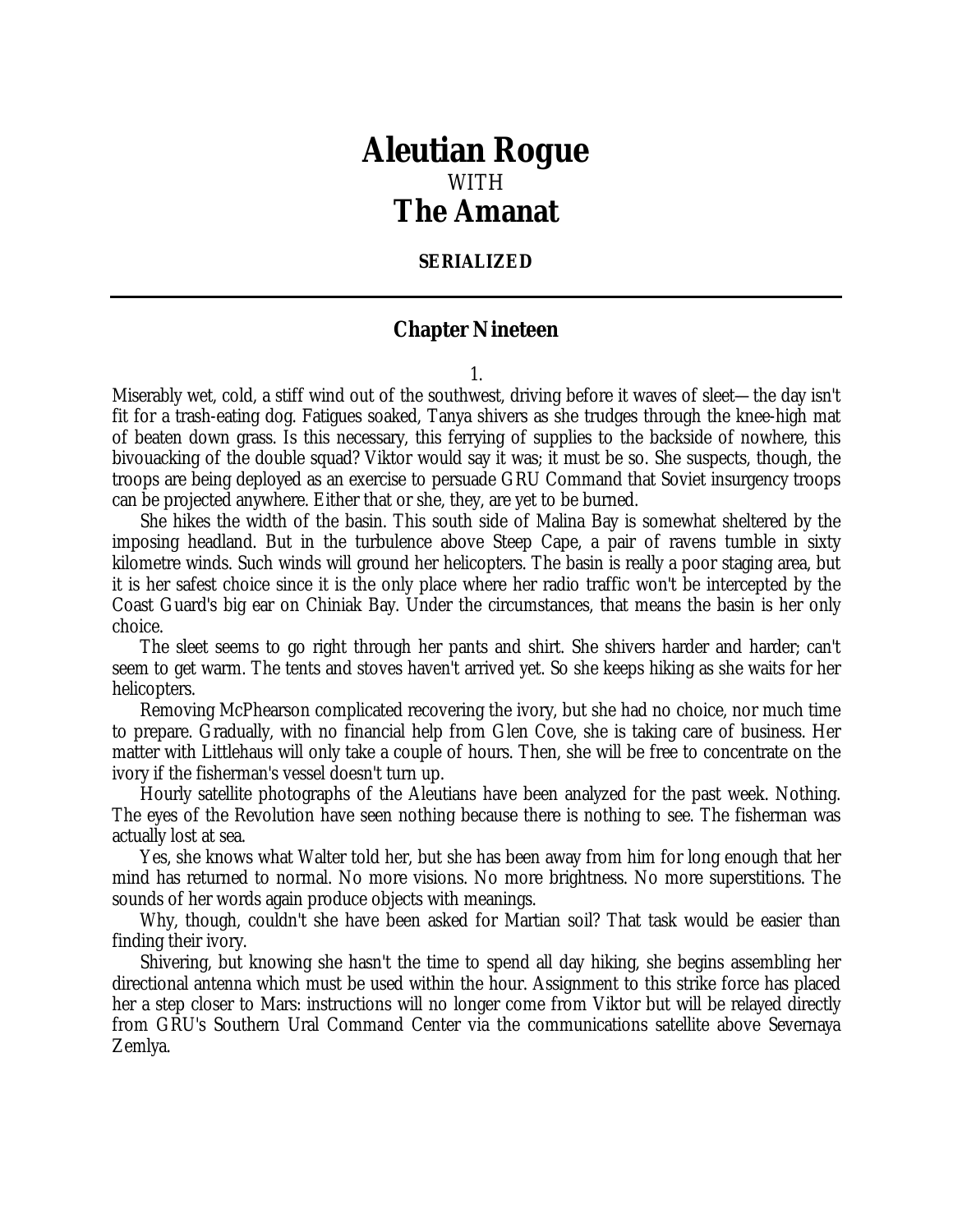She glances at her watch. Both helicopters should have rendezvoused with the stern trawler, and be on their way back. Three more trips to the Geese Islands will do it. By morning, weather permitting, the squads should be ready for work, and the factory ship can resume fishing pollock.

Trying to ignore the wet and cold, her shivering and stiff fingers, she works in the midday gloom, and silently curses the blackgray clouds. And command responsibility. How is she to use English-speaking insurgency troops to find ivory? She is certain they are gambit pawns in an international chess game. But if gambit pawns advance far enough, fast enough, they become valuable enough to be supported.

2.

From shooting so many rounds through the unfamiliar .44 Mag, Jay's right wrist aches, hinders him as he throws debris aside, his thoughts of Catherine, his questions ones for which no answers can exist, the vision he had of a son now meaningless. The pram is as he left it. Resurrection Bay is as he left it. Seward is as ugly as ever. And the kicker starts on the second pull.

Despite the surge rolling in from the Pacific, he twists the outboard's throttle wide open. The pram snaps onto step, and planes past the small boat harbor and around the point to the Old Army Dock where the *Coyote*, like the trickster, tugs on her anchor chains, invisible in plain sight.

He kills the kicker as he approaches the *Coyote*, wraps the bowline around a stern cleat, climbs aboard, and feels the deck roll. The weather has rapidly deteriorated. Wind is already forty knots out of the southwest. If he hopes to make Kodiak tomorrow, he will have to pull anchors now, run all night, buck into this blow, and shove that damn ivory down someone's throat.

He checks: the hold has some tusks in it. Three tons worth? that he doesn't know. How heavy are green tusks? Evidently heavier than they look.

Before he drags the pram over the stern, he examines the seagull feather tattletale wedged in the wheelhouse door. It hasn't been disturbed. Either nobody noticed or cared that the boat lay anchored and unattended during the week.

The sun has already disappeared behind the mountains.

The daytank is empty. Stove out. Wheelhouse cold. He starts the main, waits until the recirculating line has carried oil to the daytank, then drops a burning piece of toilet paper into the stove. It lights. And he settles back to wait for the wheelhouse to warm up before he turns on his electronics.

Sleepy, feeling like he's home, like he ought to climb in his bunk, he knows that no sane person would weigh anchor tonight. The same story as at Dutch Harbor a week ago, two weeks ago, whenever he left there. Time has a way of passing without asking permission. But he doesn't give a shit anymore. Just doesn't care. If he makes it, fine. He will have beaten the odds one more time.

His right wrist has stiffened. Wondering if he has developed a flinch, he draws the .44 Mag, empties its cylinder, and dry-fires it, squeezing off pretend round after pretend round at faceless enemies hiding first behind the radar screen, then between the bobbing lights of Seward. His sight picture stays aligned despite which way the *Coyote* rolls as he pulls the trigger again and again.

He pulls the pram aboard, and the anchors up.

His crablights form an eerie, orange-white shell that creeps slowly out to sea like a struggling snail, mostly hidden by blowing fog and the stormy moon. Mountains rising from the beach fill his radar screen; yet to his eye, they appear merely as a dark fold in the black backdrop encompassing the crawling shell. Buffeted by wind, rain, and the driven groundswell, he is alone on the winter sea. And feeling lonely, he switches on both his VHF and single sideband receivers just to listen to the chatter. Skip from crabbers in the Bering five, six, seven hundred miles away flares, then wanes, fading into static. For a second, he hears, "Dist ist *Vicmann Command*, *Vicmann Command*," then nothing.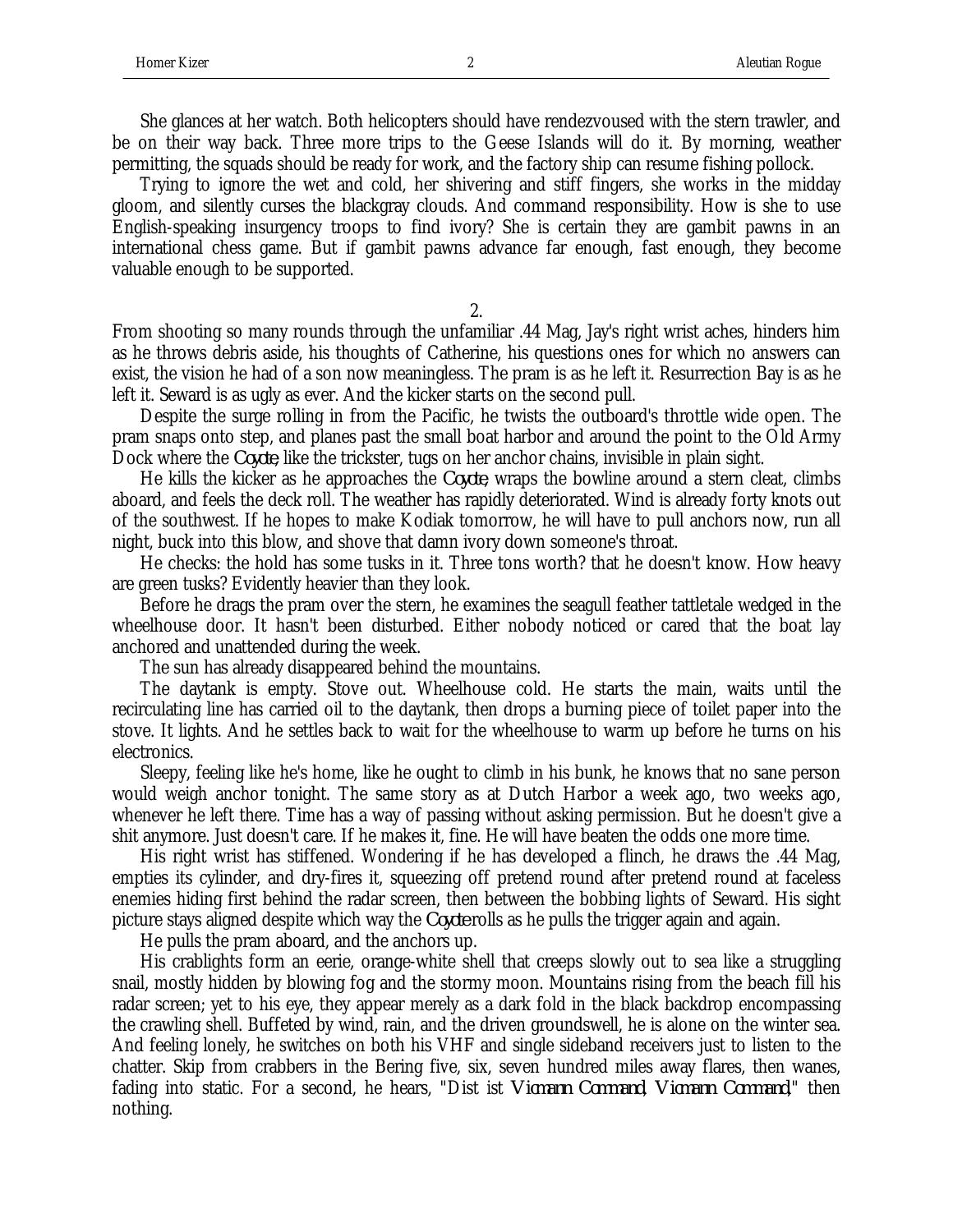Gore Point shows as an outline of blips on his radar screen when the wind dies suddenly. It is nearly morning, but still dark. To the north, the sky has cleared. The moonlit, snow-covered Kenai Mountains, appearing as white sawteeth silhouetted against a hard black ribbon, seem to step forward, loom massive, cold, then fade as fog again obscures them. But when the fog thins a second time, the whole sky is clear. Stars glitter. Double yellow-green bands of northern lights flicker, flare, form jagged lines above the Kenai Mountains, explode to fill the sky, streaking southward, curving west, illuminating the western horizon, then fading back to the double lines of solid color. They flare again, up, out, arch overhead, then bend west where whitecaps and wind-beaten foam reflect the moonlight.

He listens to the radio chatter and to the swoosh of lapping swells as the auto-pilot holds course for him.

Sunrise comes. The now distant Kenai Mountains turn rosy pink as do the Barren Islands, silhouettes on the horizon ahead. But noon brings low hanging clouds. By two o'clock, the sun is only a spot on the southern horizon. By three, it has set, and dense fog has settled over the Gulf. By five, Shuyak Island is visible on his radar screen, and the wind strengthens. Six, the sea smokes. A force ten gale rages. And the *Coyote* is safely anchored in the hole between Big Fort Island and Shuyak. Little John and the lab will have to wait until tomorrow.

The wind lays down sometime during the night. He weighs anchor before daylight, rides the incoming tide through the rock strewn narrows of Shuyak Strait, bucks into Blue Fox Bay, and ties the ex-troller to the barn's pilings after lining her side with crab bags so she won't pound. He checks to make sure there is a shell in the Ruger's chamber, throws his cartridge belt over his shoulder, slips a box of shells for the Smith into his hip pocket, and finally, climbs the ladder to the barn, the old saltery.

Little John left him a note saying he and Louise would be back in two weeks, that they left to get married.

He puts coffee water on to boil, and wonders how Louise did it. He's glad for John. Marriage might draw John in, away from the social fringe.

The day passes quietly.

But just before sundown, he hears the unmistakable sound of a helicopter approaching fast from the south. He grabs his Ruger and runs! out the backdoor, through the garden, into the gnarled spruce. The chopper circles, then passes directly overhead again as it beats its way south, disappearing in the gap between Red Peak and Devilpaw Mountain. He's been discovered. How, though? By whom?

Perhaps not. Perhaps that is just another seis crew helicopter, changing its mind about where it ought to be.

No, that chopper wasn't exploring for oil. Wrong time of day, wrong speed, wrong flight pattern, and just a feeling. Now that his spirit has returned, so have dark visions—and he remembers that the woman with whom John had his little disagreement had arrived via helicopter. She had been after Catherine, and he hopes that chopper had something to do with Catherine's disappearance; he'll leave them something to remember him by.

With the Ruger at hand, he drags John's aluminum seine skiff across the rough-cut planking of the saltery, bows his back, and slides the heavy skiff to the water's edge. When it floats freely, he ties its bowline to a piling, returns to the rack of outboards, and shunning newer kickers, selects an older forty horse Johnson. He fills and carries eight kicker cans of mixed gas to the skiff. He has to check caches made when he trapped these waters seven years ago. A long time ago. Maybe those caches will now prove worthwhile.

He clumsily paddles the skiff to the *Coyote's* stern, loads foodstuffs and ammo mostly, and wonders what he is to do with the longliner and the ivory in her hold. The old girl has given him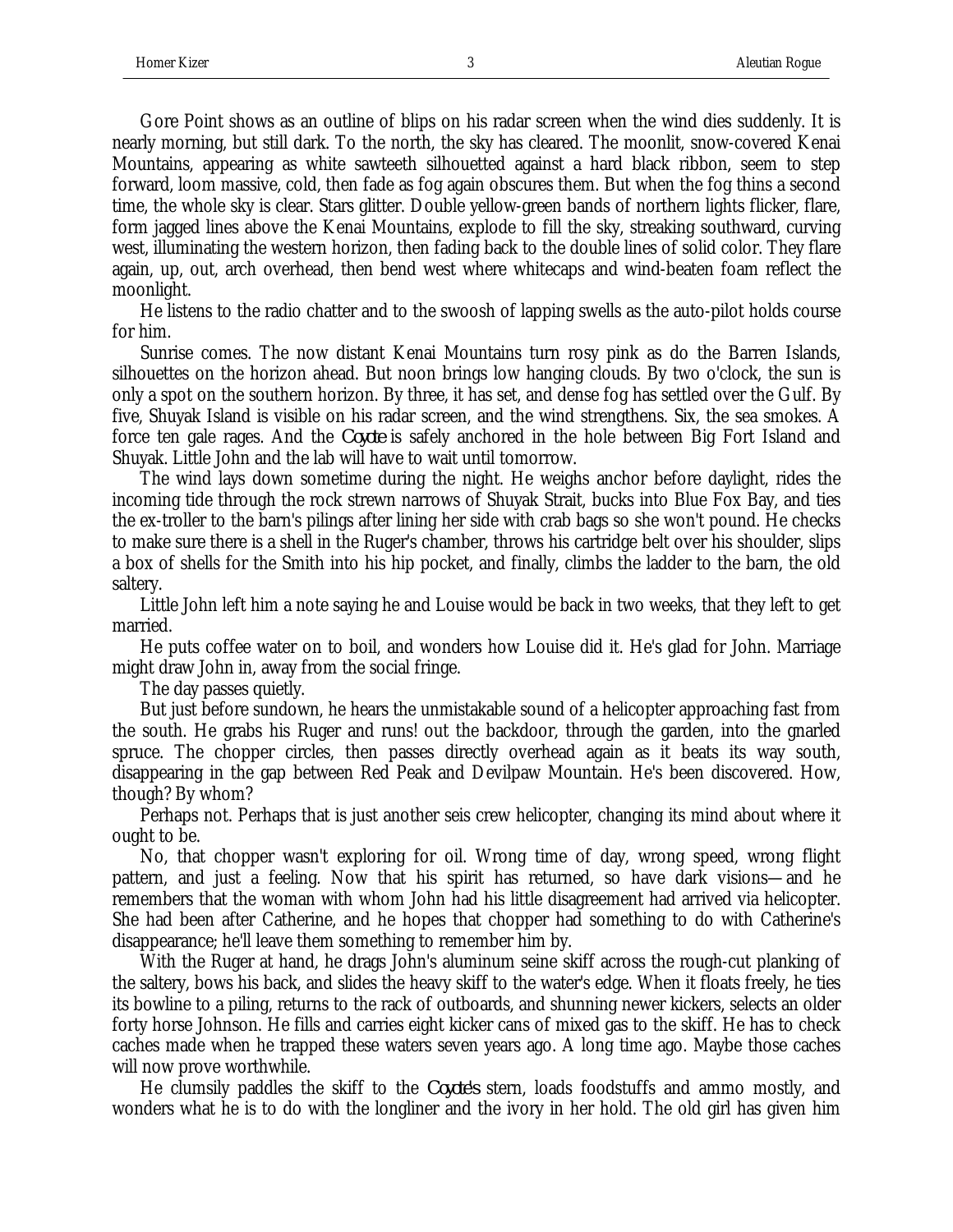good service. He hates to put her on the beach, and risk having her pounded to pieces by a storm tide.

Right now, he doesn't have to do anything with her or the ivory.

Darkness slowly smothers the light.

Using a dim two-cell, he continues working in the saltery, and is filling a five-gallon blazo can with kerosene when he hears the returning helicopter.

3.

Finally photographic proof that the meddling fisherman's vessel isn't lost at sea. Tanya fumes. This means that Alden is alive.

But her immediate problem is this demand she has received, a demand for an accounting of her failure to locate the ivory, a demand that must be answered without delay, a demand from, probably, a fuzzy-faced lieutenant. Does some GRU strategist hidden beneath a mountain think she located the Family's errant dealer by checking ID cards at a local train station? In two weeks, she has traveled thousands of kilometres, eliminated McPhearson, taken care of that other matter, and bivouacked two squads that she doesn't need, nor does she want. Now, she has located Shoulders' boat, and probably Alden. How can anyone say she hasn't done anything? And she wads the message and hurls it into the corner.

When she cools, she wonders if their ugly sister isn't again making trouble. Alone in her tent, she curses the *Kontora Grubykh Banditov* and all those who want her to fail. Why? What is to be gained? Who is being protected? When, where will she and the squads be exposed?

There are politicians at home who think that Alaska should again be part of Russia. If she were home, she would agree with them. Here, she isn't so sure, not when she has command of two squads.

What will happen? First two squads here, then two hundred. Then a first-strike nuclear threat made to enforce a world court decision: the United States never lived up to stipulations made in their purchase of the Russian-American Company. Never offered a just settlement to the aboriginals. Never fulfilled their contract to purchase. So who knows what is planned?

Enough thinking. She has work to do. The squads need real-life commando raid experience. Only the political officer and one of the sergeants have been on a raiding party, and that was a raid on an Ethiopian library. But the squads are tough and well trained. Already, she likes them. So for her purpose, the location of Shoulders' boat is ideal.

But what of this demand she cannot ignore?

She is needed to lead the raid, but until she answers that demand, she goes nowhere. She sends for the political officer and the sergeant, and wonders if someone isn't already nervous about C.C.C.P. troops in Alaska. Perhaps she is not cooperating with plans to embarrass GRU. She would like to know.

Drafting her response will cause her to miss this opportunity for revenge, for collecting Alden. Can't be helped. She must be content saying a mental goodbye to Mr. Littlehaus, Alden and that meddling fisherman.

4.

Hearing the approaching chopper, its rotor beating as they had in 'Nam, Jay hastily screws the cap on the Blazo can, grabs his Ruger, and runs for the spruce timber. But as he sprints towards the garden, he hears a second chopper—

Two choppers. Closing fast. One ahead of him, one behind. He won't make the timber. Not time. Stops. Starts to turn back to the barn.

The first chopper blasts over the knob. Spotlights flood the chickenhouse, lab, spit.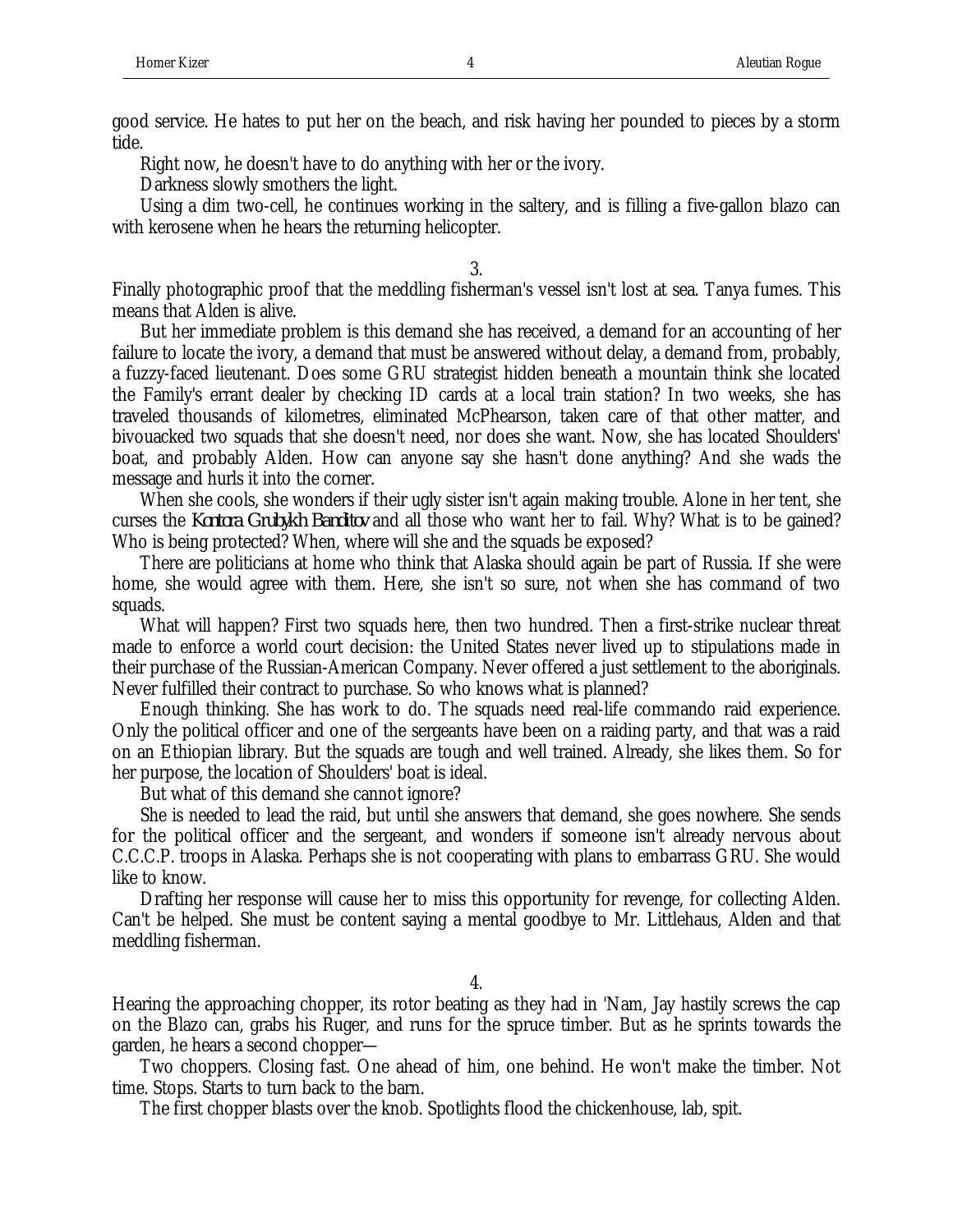He's caught in the open.

Jagged orange flashes behind the lights. He dives over the embankment as rotor tips pop and automatic weapons fire rips through willows.

He falls, rolls, tumbles headlong down the bank, bounces once, twice, lands on the gravel beach, instinctively nudges the Ruger's safety OFF.

Sprawled on his back, he swings the singleshot clear of him as the first chopper tops the embankment and swings broadside. He points, catches sight of a man behind the crosshairs, fires. Three feet of flame flies from the muzzle, and the chopper, tipping its rotor perpendicular to the ground, rolls away from him.

The rotor strikes the bank. The chopper cartwheels twice, leaps into the air, catches its tail rotor in the willows, then cartwheels again as it erupts into a fireball.

Clutching the empty Ruger, he jerks the big Smith from its holster as he scrambles to his feet. Willows bow, snap; water boils behind him from fire coming from the second chopper. And he fires three shots at the chopper that is partially hidden above and behind the embankment.

He must have been close: the chopper flares like a startled mallard, and circles out of sight. He jacks the casing from the Ruger, chambers another cartridge, and listens. He can't see the chopper, but he can hear it. It has climbed, and has doused its spotlight. He knows it will be back in a minute—he has to get off this little island and onto Afognak.

He scrambles up the embankment, and pauses to survey the crash. One body lies thirty feet away from the burning hull. Another, draped over its landing skids. He has seen enough. Careful to avoid the firelight, he runs towards the saltery where he grabs the Blazo can. Then hardly touching a rung, he drops onto the *Coyote's* stern deck, jumps into the seine skiff, jerks the forty horse to life, and with the skiff hitting just the tops of the surges, runs around the spit and across the channel.

Running aground at high speed, he lifts the forty's lower unit, and lets the skiff slide far up the gravel beach. And still clutching the Ruger, he is out of the skiff and into the timber before the boat stops.

He hears the helicopter hovering high overhead. Its beating rotors both terrify and hypnotize. As he stares into the darkened heaven, he wonders how they knew Little John was gone, why had they opened fire, why wasn't he hit, why had that cop shot at him so long ago. This all started then. Started with an unanswered question. With the poaching of the king's deer.

The chopper hovers for another few minutes, then circles twice before beating its way south, towards Devilpaw.

Dropping to his knees, with deliberate movements, he replaces the three fired rounds in the Smith, starts to pocket the casings, catches himself and wonders when will he have a chance to reload the brass. He won't. Ever. He won't be returning anywhere. But he is reluctant to part with the cases—and still holds them when he hears the returning chopper.

At first refusing to believe what happened, then ordering the helicopter to return immediately, Tanya ceases to worry about the demand. She has a greater concern: she can't imagine anything worse than reporting the loss of the machine.

\*

Circling the smoldering remains of the burnt machine, she orders the pilot to land on the end of the spit, away from the buildings, the timber, and a possible ambush. She snaps a magazine into her machinepistol, draws back its block and locks it. Then motioning for Kostlivtsov to spread out his men, she waves everyone forward. And the house, barn, and lab are quickly secured.

The man thrown clear of the crash possesses faint life signs, but his gut is already black and blue from, she suspects, severe internal hemorrhaging. The body slumped over the landing skids is charred and not recognizable. She orders it carried to where the soldier thrown clear lies. Peering into the still hot fuselage, she feels her stomach contract. She swallows hard, but the stench of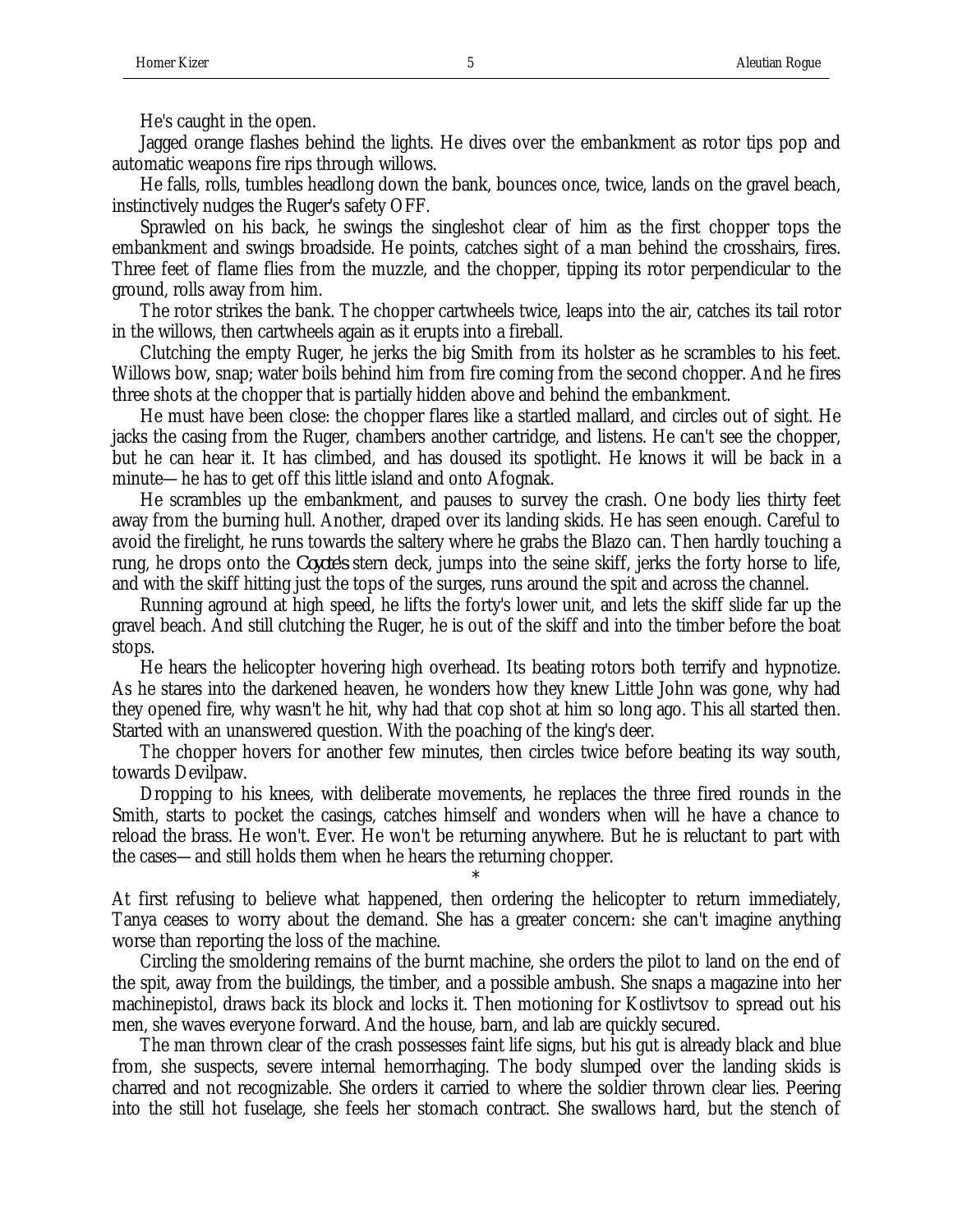burned flesh makes the convulsions stronger. Charred chunks of three sizzled bodies, still burning. She has to look away as she recalls her vision of her body burning. The fire has even scorched bones in dismembered limbs.

Stepping aside, she asks Kostlivtsov to identify the remains. He can't though he grimly studies the pieces. When he finally turns towards her, she demands, "What did this? A rocket?"

He starts to answer in Russian—

"English! Use English. No more slips."

He haltingly says: "Not a rocket. A sporting rifle. Much-velocity rifle. These islands very famous for bear hunting."

"A rifle didn't do this much damage."

"It happened very fast. Tipped machine. Kaboowey." With his hands, he indicates an explosion. "Who? Littlehaus?"

"One person—"

"Who?"

"It happened very fast."

Seething, wanting to kill him, to kill anybody, most of all Littlehaus, she hisses, in Russian, orders for him to tell her in Russian exactly how this proval happened, and could it happen again. And his explanation doesn't help her mood.

And worse than anything, she hears Walter warning her not to go after the fisherman, that she wouldn't see her beloved mountains again if she did.

"Rig the boat. Use foam. One of the vibrating detonators. I don't want wires found." Two short weapons bursts interrupt her anger. Hoping to find Alden and Shoulders, she catches up with the men converging on the dying doe and her dead fawn. She snarls, "Doe killer," at Samoilov, then, "Disperse," to everyone else.

An explanation for the crash is needed: "Sergeant Kostlivtsov, have Samoilov take care of the boat. I want you to burn the lab. Make it appear that the machine crashed into it."

"The men?"

"Leave two in the machine. Crush their skulls. Make sure they can't be identified."

"The others?"

"Dump them at sea."

"Serebrennikov is alive."

Stepping to where the corporal lies, she draws the PPK, and shoots him in the head.

As she tightens her finger on the PPK's trigger, its sights aligned on the corporal's forehead, something happens inside her: a flash of light slams against the back of her eyes, momentarily blinding her as she again sees the livingroom of the Old Believer's home, the icon on its corner shelf where the household god would have sat before Christianity was laid over, like a table cloth, the ancient customs of the peasants. The flash is unexplainable. It leaves her shaken.

Jay watches the tiny figures, all carrying assault rifles, scurry in and out of the fire's glow. Bright orange flames leap a hundred feet above the burning lab, pierce and singe the black heaven. Sparks swirl upwards and outwards, and are carried towards Shuyak as sporadic drops of rain fall. The surge laps at the gravel beach.

Although it seems like hours before the chopper lifts off again, he knows only minutes have passed. He also knows what will happen next. He breaks the lower branches of the spruce trunk he will use for a rest. He will give then a 200-grain reception.

From a thousand feet or more, the helicopter's spotlight probes the beach, sweeps the timber, and comes to rest on the aluminum skiff which shines like a new coin on a wet sidewalk. He tries to keep the crosshairs on the spotlight, but the light refuses to remain still until the spot lands on the skiff. When it hesitates, he pinches the trigger.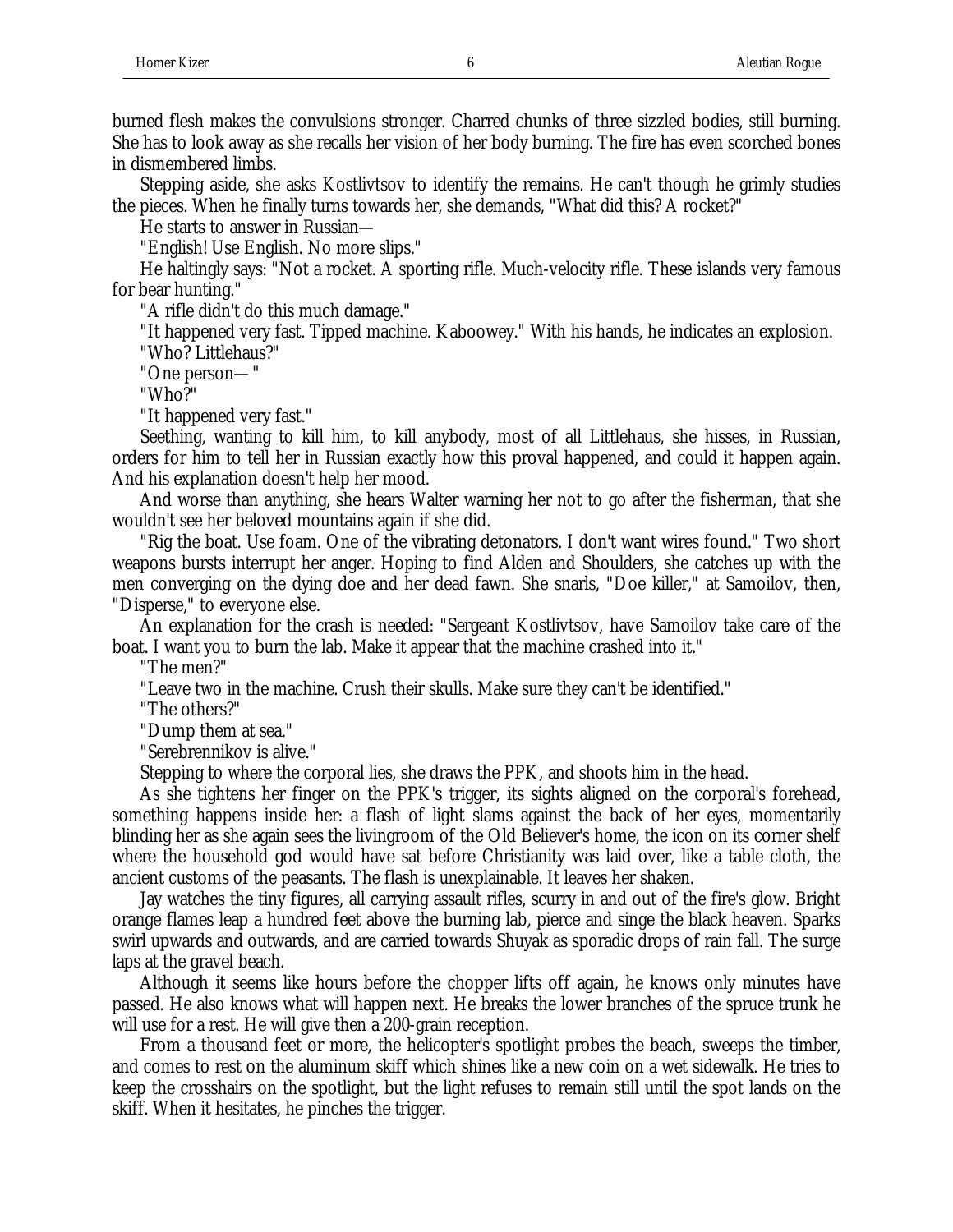In the soft blackness, the 78-grain charge of IMR 4831 makes the .300 Mag's muzzleflash reach the tops of the stubby spruce. The spotlight goes out, and diving, banking away from him, the chopper becomes a sound hovering low above the beach somewhere towards the head of the bay. Then the sound fades as the chopper streaks south. All is quiet. But in his mind, he sees the men of the firelight coming for him; so with much banging and the grating squeal of metal against stone, he slides the loaded skiff back into the bay, clambers aboard, and jerks the forty's starting rope—

And ducks!

Out of the corner of his eye, he sees jagged bursts of flame. Six, maybe seven hundred yards down the beach, the bursts look like signatures signed with lighted candles. The bullets are wild, scattered, and not particularly close.

He jerks the starting rope again. The forty fires, sputters, clears itself as a second series of bursts both strike nearer and come from nearer on the beach.

Ready to go but wanting to leave a farewell present—the gunmen are now in the .300's range he lays his hand over the transom, picks out a burst, but the burst dies before he can fire. He did, though, by its light locate another man. When that man opens up a second later, he has the flickering light of the fellow's weapon in the Leupold's crosshairs. He fires! and is momentarily blinded by the muzzle flash.

Bullets zing beside him, ricochet off the water. One strikes the skiff's stern. But he is out the channel a hundred yards before the .300's echo dies. He shivers, not from the cold. Keeping one hand on the tiller, he reloads the Ruger, hits a swell, bounces, and finds the Ruger's muzzle pressed against his stomach. He pushes it away as if it were a deadly viper and sees in his mind GIs firing full automatic weapons fire at pajama-clad Asians. The television war. Part of the culture. He holds course for Shelikof Strait and open sea, but can't shake the images. Or the sight pictures for his hundreds of confirmed kills. But it is the magazine picture of a Vietnamese cop shooting his prisoner with a Smith & Wesson Airweight .38 Special that haunts him, the Airweight designed for shooters with small hands and slighter builds.

In his memories he sees jagged bursts pour from the muzzles of a new weapons system as the Army tests a new combat rifle. Is it as good as the venerable Garand? Only field tests will determine that. He sees babies, lots of babies, some powdered and oiled, some in squalor; sees the babies grow, cut their first teeth, hears them say "Dada"; he watches them take tottering steps, and he protests when they are given guns for play toys, but no one hears his objections. The toddlers practice war before they learn to read and write. Girls bandage wounds. Boys conduct search and destroy missions. And they grow and grow, rich and poor. Their toy guns shoot real bullets as they play a game called *Strategic Containment*. Nattily attired businessmen keep score. Rules are simple: the player with the most rounds-per-kill brings his parents prosperity. Everyone wins. Except the snipers. For the players, there is sex and drugs and lots of shooting. For munition manufactures, there are profits. For the nation, there is full employment and pride. And he sees his son lying on the pavement, the one Catherine was to bear for him, his tiny body riddled with bullet holes.

The skiff pounds into the great swell of a series. Spray curls around the gunwale, drenches him, snaps him from the trance. And he squeezes the tiller handle as he looks around. The TV images are gone. He is alone on a dark sea.

He runs well north of Hogg Island before circling south. The nearly flat bottomed skiff pounds as it bounces from swell to swell. Shelikof is neither calm nor rough. The swells, though, are steep as the tide works against the wind.

Passing to the west of Alligator Island, he cuts back towards Afognak, being careful to skirt the kelp patches that mark most of the rocks. He slows a little as he passes just south of Grassy Island. Hard rain now. The soft blackness has been replaced by harsh, raw cold. Somewhere ahead in the darkness is Black Point. He can't see it though he knows it's there. He doesn't want to pass it.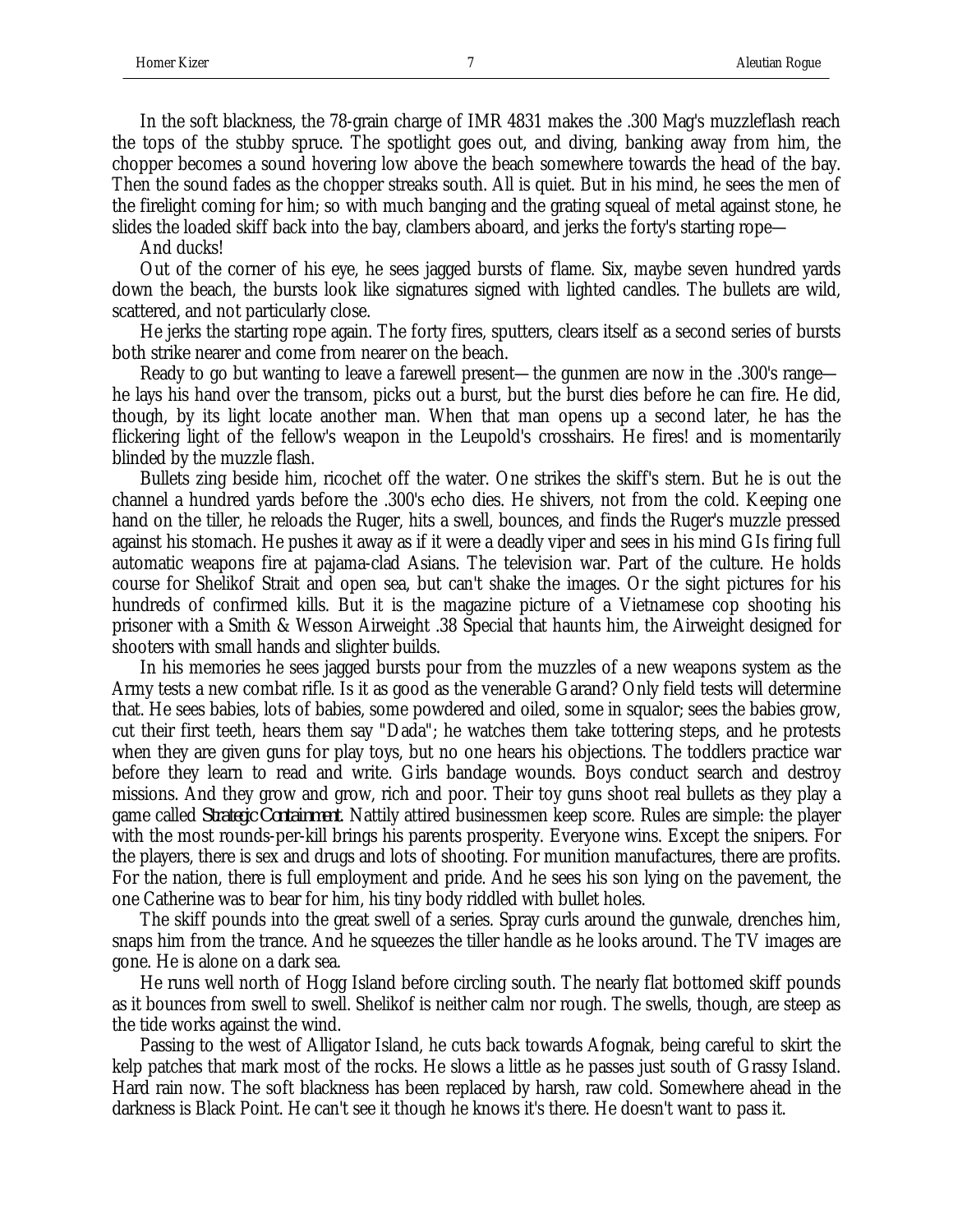The cabin he built a mile beyond the head of Devil's Inlet will be hard to find in the dark even if he can get up the rapids and into the Inlet. Just finding the Inlet's entrance will be tricky tonight. Plus, with the tide falling he fears it might already be too late to enter.

He hears the helicopter return and begin searching for him. Its spotlight pierces the darkness as it passes east and north of him to sweep the coastline of Shuyak Island.

The weather begins to blow. Wind gusts of forty, forty-five knots drive the rain horizontally. And he hunkers on his knees in a vain attempt to get out of the rain and spray.

\*

Ruthlessness crowds reason, colors her thinking, even makes her forget about Alden; she knows it does. The political officer is responsible for the escape of one lightly armed civilian and the loss of the helicopter, but Command will lay the blame for this proval on her. The record she has worked so hard compiling will be permanently tainted. She had better learn to like Arctic Siberia if Justice doesn't learn of these special squads being here, on the back side of Afognak Island. If that happens, she will become newspaper headlines everywhere. No, she will bury herself and both squads first. She won't let their ugly sister embarrass GRU.

Wind buffets the helicopter, making its yaw nearly uncontrollable. Weather, though, isn't an excuse Command will accept for failure. But it might acceptably account for the crash, especially if this squall shows on military satellite maps.

They reach the end of Shuyak Island. Nothing. So she orders the pilot to turn the machine south and sweep Afognak's west side—she isn't prepared to see the silver boat when the light finds it adrift just behind the surf. From five hundred metres elevation, she can't determine if the dory is abandoned although it appears to be. She orders the pilot lower, but rescinds the order when he points to the two bullet holes in the floor. These helicopters are civilian models, and aren't designed to be fired upon or to fire from. Yes, she tells him, she is aware she has already lost six men tonight, and can ill afford to lose another.

The boat drifts freely. The falling tide keeps it just out of the surf, and the wind drives it northward. A tarp covers its center section. She must have a closer look so she again orders the pilot lower.

At three hundred metres, the surface wind catches the helicopter, causes it to pitch wildly; its yaw is so bad it almost spins around its rotor shaft. The pilot shakes his head and takes it back up. She says, "Head for camp before we're blown out of sky," and she sees the pilot smile. In all likeliness, the civilian abandoned the dory. But she knows why the smile. That damn rifle. One shot. Five hundred metres. Killed Korovin.

He is down there. Him and his rifle. He won't escape. Not for long.

\* Lying on his back under the tarp, he sees the problem the chopper has navigating so he isn't surprised when the infernal machine flies south. Now he has only to wait for the tide.

Too cold to sleep and fearing the return of the chopper, he shivers as he lies still, wondering if he can avenge Catherine. Is he good enough? He used to be. But that was a lifetime ago. And a singleshot rifle against automatic weapons. Bows, arrows against repeating rifles—Indians, his people, the Rogue of a century ago lost.

He still questions his shooting when the tide turns. The waiting, the wondering will soon be over, will be over as soon as the tide covers the worse of the rocks.

Dawn threatens as he beats and bangs through the rapids and into the narrow Inlet. The wind eases, but the rain only switches from horizontal to vertical. The air holds the feel of an impending storm, a major blow lasting days.

Dark, blue-green spruce. Naked, gray-green alders. Muddy gray willows. The colors of home. He beaches the skiff on the Foul Bay side of the Inlet, and is anxious to hide it before the chopper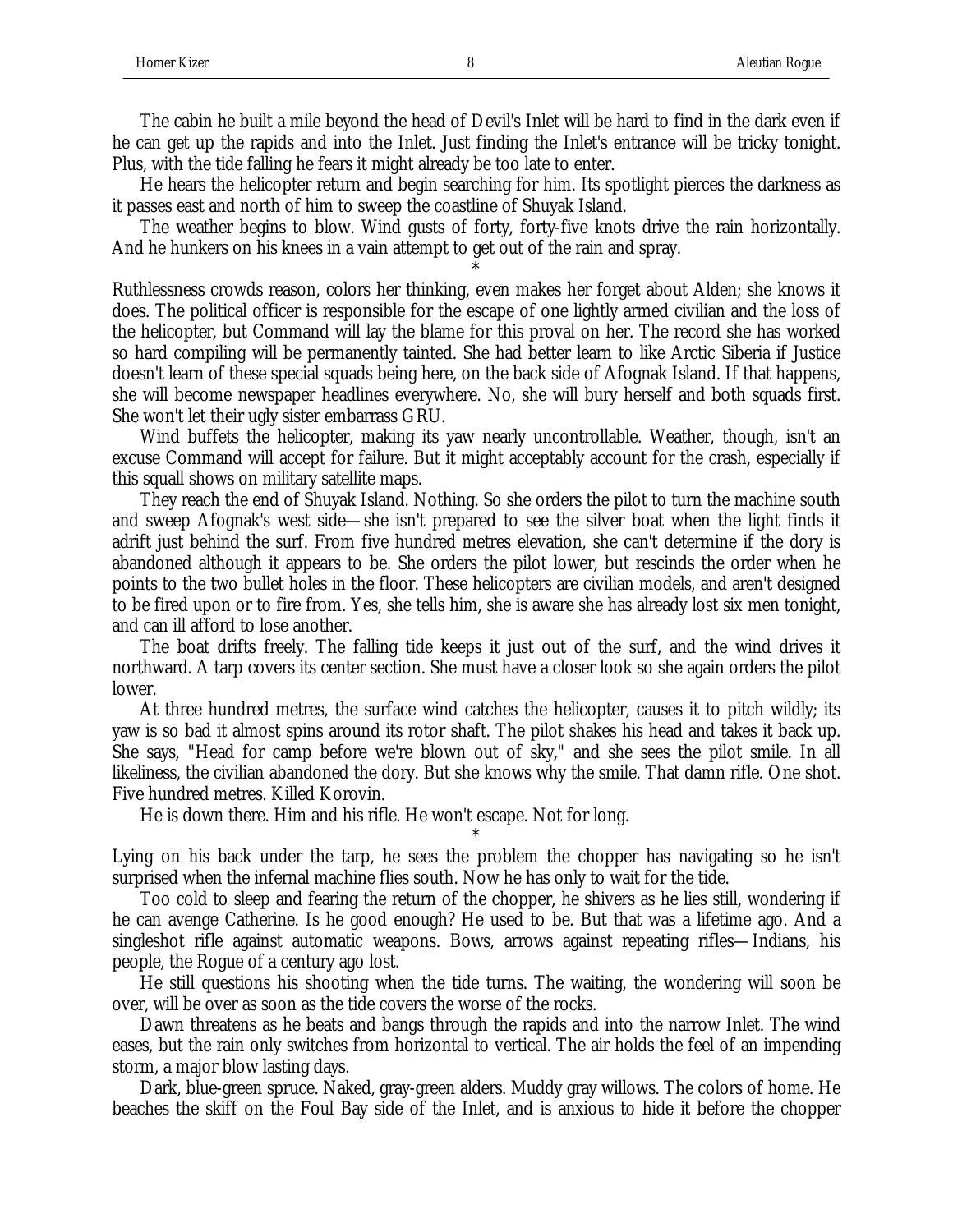passes overhead. Splashing up the mouth of a feeder creek, he caches the forty and kicker cans under a clump of willows, stashes the supplies, and floats the skiff up the creek. Using four dead willow trunks as rollers, he slides it into an alder tangle, flips it over and covers it with fallen leaves and twigs. And he is still admiring his handiwork when the helicopter overflies the coastline.

Spruce boughs rustle as raindrops dash themselves to pieces. Seagulls cry in the distance as the surf laps at stony beaches. A fox barks not too far away. Otherwise, there is no sound…but for the beating of the chopper's rotor.

He knows these hill and draws even though he has been away seven years, and he follows this draw, then that one for a mile, steps over a foot wide creek and into a clump of young spruce, and nearly bumps into the northwest corner of the eight-by-twelve foot cabin. Giving its door a shove, he knocks it open, and the musty odor offends his nose. The air is thick with mold spores. He sneezes repeatedly.

The single window is opaque from layers of dirt, mold, dust from the logs. The Yukon stove is a kettle of rust. Rain has run down the stovepipe, and has turned the pipe into a tube of loosely connected rust flakes. A squirrel has taken up residence inside the stove.

The squirrel has to go: he needs to dry out the cabin.

Removing double handfuls of the squirrel's nest, he saves the driest twigs and moss for future kindling. When most of the nest is gone, he takes a match from a sealed half-pint Kerr jar, lights the debris—and the stove smokes, stinks horribly as rust flakes pop from the expanding stovepipe.

He has to step outside until the smoke clears. Between the smoke and mold, the air inside is too thick to breathe and too soggy to chew.

It is growing dark by the time he has a steady fire burning in the stove. Inside, it is dark. He attempts to light the kerosene lamp, but the oil in the bowl of the lamp is thick, syrupy, and won't climb the dry wick. The lamp smokes and sputters and for a while, appears like it wants to burn as it spits droplets of fire. But after sooting up the chimney, the flame goes out, leaving only a glowing ember on top of the webbing.

Setting aside sealed containers of rice, lentils, and stuff he had thought important years ago, he rummages among rusted tin cans on the shelf behind the stove until he finds the coffee can of candles he knows to be there.

He decides he really doesn't need the candle after lighting it. Fire peeks through dozens of holes in the stovepipe which sags and threatens to collapse. There had been new pipe in the saltery, but he hadn't brought any. Now, he suspects, it is too late to go back for some. And he suddenly feels terribly alone as sheets of rain pound the steel roof. He begins fondling the Ruger without fully realizing what his hands are doing.

5.

Rain comes in torrents, in unrelenting waves, wave after miserable wave. For more than a week, blowing sheets of water drench everything as a gale batters the western side of the islands. And with no relief in sight and cramped inside dripping tents that have been blown down and have been repitched inside the timber, the insurgency squads have grown edgy.

She would like to do something for them, but she has to eat the same cold, soggy food, live with the same inadequate raingear and leaky boots, and wear the same thin fatigues that neither hold in body heat nor slow the wind. The helicopter has been grounded for days. Nothing has happened for a week. And the bloodhounds, so hastily flown in, shiver in weather colder than any they have experienced.

Aboard the helicopter, the magic black box sits unused. Cameras loaded with infrared film lie ready, and a replacement helicopter waits in Anchorage for the weather to break. But all she can do is continue to plot the coordinates of satellite detected *hot spots*. She matches plots to known cabins,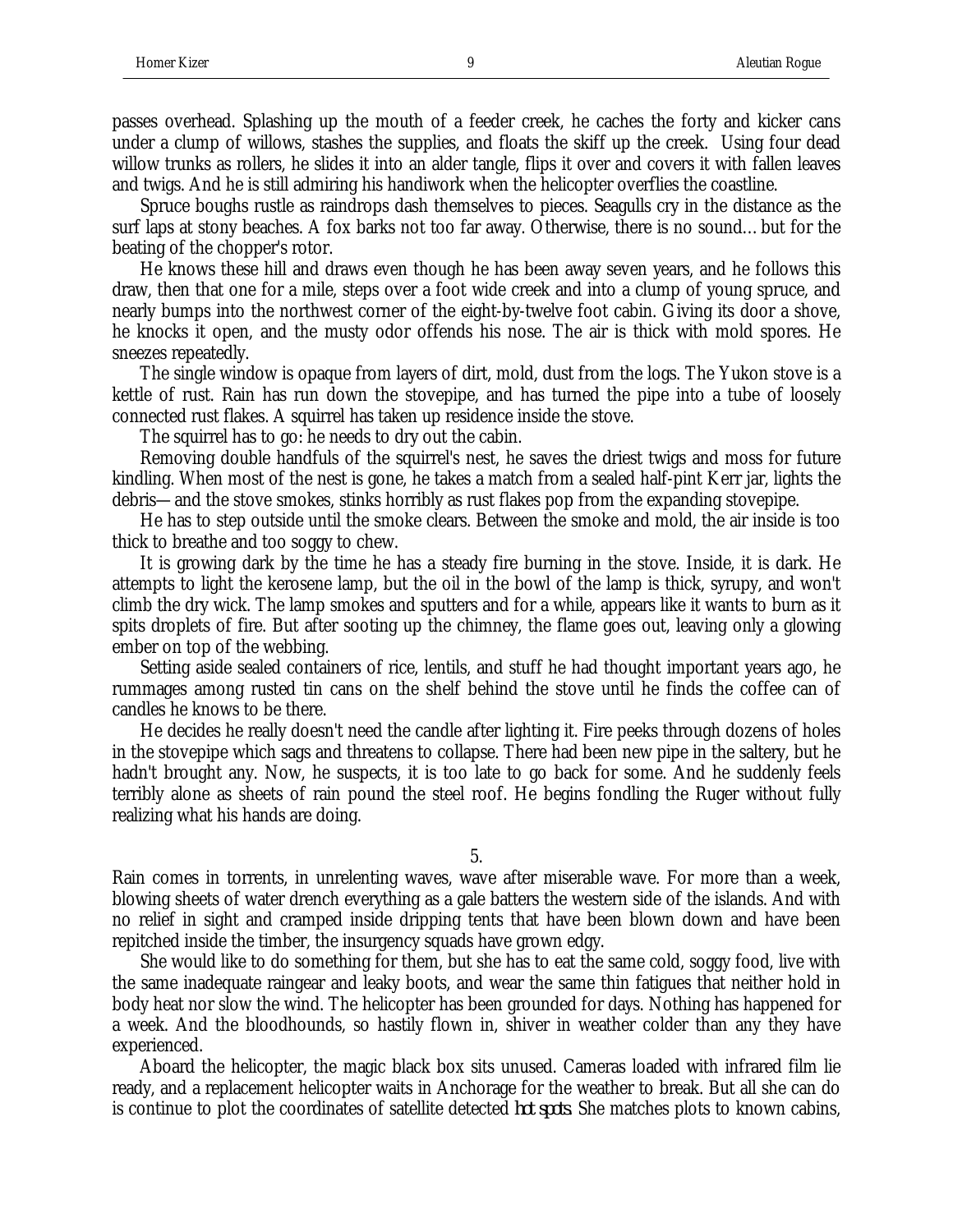and is certain she has located Shoulders' hideout…Littlehaus left, she learned this week, the laboratory days before the proval. He and his young assistant were married by the Kodiak patriarch even though neither of them are Russian Orthodox. She doesn't understand why, nor does she care. She will take care of them when the time comes.

In order to survive this gale, she assures herself, Shoulders must have a fire, and any fire will make him vulnerable to detection by the all-seeing Razvedka satellite. In its stationary orbit and with its super-sophisticated heat sensors trained on Kodiak, the satellite can *see* a heat speck as small as a campfire. She doesn't know how few calories the satellite can see (probably nobody outside GRU's Southern Ural Command Center does know), but the satellite can see American aircraft that possess radar-blocking capabilities.

Yes, she is benefitting from Soviet space technology. She has to keep reminding herself of that as her moisture-softened charts stick together on the damp chartboard. But the charts and board are no wetter than everything else in her tent.

Her tent is steamy from clothes that never dry, from rain driven through the heavy canvas, from water dripping around the tentjack and falling onto the hot stove, and from the warm mud beneath her tiny oil stove. Her tent is the standard four metre model with a center pole, and while pitched in the open swale, the trampled grass served nicely as a floor. But here under overhanging boughs, the moss quickly turned to mud.

At first, Command had acted as if she were responsible for the weather that caused the loss of the helicopter…the loss of the machine was definitely of greater importance than the loss of the six men aboard; she has covered herself. The men are expendable, and by implication, so is she. She was, though, finally told the reason for the evolution of the mission: Command needs computer knowledge about transporting, garrisoning, and supporting insurgency troops at extended distances. This exercise will be a success even if it is a failure. She, of course, is acting without authority and will bear responsibility for any failure. Command will take credit for successes. The story of women.

Even in the Chukchi, a manhunt's objective is seldom, if ever, indigenous, healthy, armed, and without assistance from the local populace. She has been allowed to continue the manhunt because Shoulders meets all of these criteria. Command's computers need base knowledge to formulate behavior patterns of potential North American guerrilla fighters while they are eluding capture in rural or wilderness areas. In other words, Shoulders' elimination will be analyzed to see how Americans armed with sporting rifles might respond. So she must endure the rain and the damp-cold. But as soon as Shoulders is taken care of, she can return to New York and her position on the U.N. Secretariat General's staff. She no longer has to worry about Alden and the ivory…Alden's whereabouts are known, and a wet squad has been dispatched to Canada to take care of her. The ivory seems not to interest Command at all.

She listens to tent flaps snap in the gale, to the squeaks and groans of the spruce, to the rain hammering the canvas, and wonders if Command actually believes it is doing her a favor by allowing her to continue. True, she won't leave in disgrace if she tracks him down. But she is on trial, and he, not Command, is her judge. The sentence has already been determined for whichever way he rules.

Plotting the recurring heat speck located three kilometres south (202<sup>0</sup> magnetic) of Red Peak—a heat speck appearing with the regularity of morning and evening cooking fires—she knows the spot belongs to Shoulders. Aerial photos taken prior to the gale show no cabin near the coordinates, but one has to be there. The coordinates haven't varied for eight days. The Razvedka satellite has detected other heat sources, but each can be accounted for. This is the one that can't be. Unfortunately, the satellite can do little to end the gale.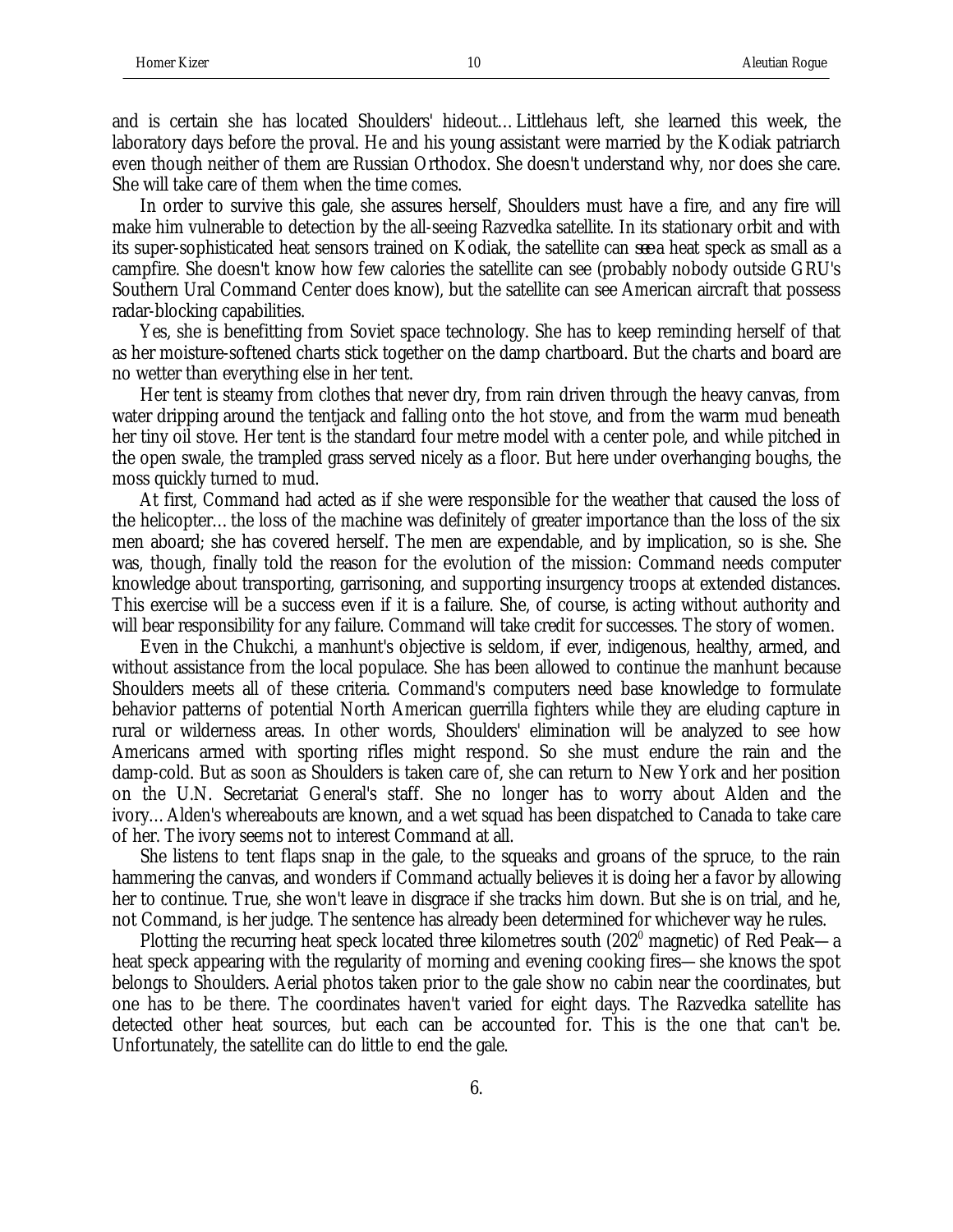He has seen so many winter storms, has worked out in them for so long that without realizing he doesn't have to, Jay daily dons raingear and hikes a wide arc from the head of Red Fox Bay to Paramanof and back. His legs are toughening. Strides have lengthened, become smoother, easier. The daily hikes are ho-hum, but something to do. They get his mind off himself which he finds impossible setting alone in the cabin, especially now that the visions have returned. And he doesn't mind getting wet. As long as he stays moving, he stays warm.

Deer have holed up, having taken to the heavy timber to get out of the wind. He sees quite a few, but after shooting a small buck, he has ignored them. He can't ignore, though, the sow Brownie that claims the hill above the junction of Paramanof and Foul Bay.

The old sow, accompanied by two yearling cubs, both over four hundred pounds, has a nasty disposition. She is well over twelve hundred pounds, probably would square nine feet, big for a sow, and she ought to be bedded down for the winter. There isn't much to eat this late. And judging from the white showing on her muzzle and jowls, he suspects old age and hunger account for her disagreeable personality. He imagines he will have to shoot her before long. He hopes not, and he has given her a wide berth so he won't have to.

Despite his absence, it didn't take long to put the cabin in shape; it took longer to pack his cache from the beach. The cabin's floor sags, but then, it sagged when new. He had used green logs for joist, and they had warped as they dried. But the cabin is warm, and takes no more heat than is needed to cook a meal and brew coffee—he makes coffee from grounds left in the cabin seven winters ago. It is thick, muddy, without aroma, and no better than spruce tip tea, but there is no running down to the supermarket for more grounds so he drinks it and tells himself it really isn't as bad as it is.

He will have to cover the roof with pitch this coming summer. It leaks around some of the nails holding the flattened steel drums in place. But all in all, the cabin is comfortable.

7.

Eleven days after the gale begins, the southern skies turn squalid yellow. The wind dies as suddenly as it began. The rain lets up, and the storm takes a breather.

Tanya has the helicopter airborne as soon as the wind eases. She wants aerial photos, both high resolution color and infrared, of the recurring heat speck.

With the reappearance of the weak sun and the ending of the rain, her spirits awaken as do the men's. Their bread seems harder. Fatigues drier. The tea tastes better. Even the dogs are on their feet again, some stretching, some sniffing their feces, one baying at the bonfire built between the tents. All are straining their tether lines.

Command thought the CT-11A personnel detector, the black box from Cuba, would be all she needed. But she insisted upon the hounds. Magic boxes in helicopters won't terrify someone like dogs will. She wants Shoulders so rattled, so panic stricken his shooting is affected since she must respect the range of his rifle. She will push him harder than she would a bandit who has escaped from a labor camp. Once they have his trail, they won't let him have any last stands, and she will supply film of his capture to Command's computers.

His arms are full of wood when he hears the rapidly approaching chopper. Having just returned to the cabin, tired, cold, hungry, he is in no mood to play games. The fire beckons. But there can be no mistake: if the chopper were going anywhere else, it would be to one side or the other of Red Peak.

\*

He resists the urge to blast away at the devilish machine. Nevertheless, he drops the wood, swings the Ruger off his shoulder, reaches around and slides his thumb over the cartridge heads filling the loops of his shell belt. There are no gaps. He is as ready as he can be.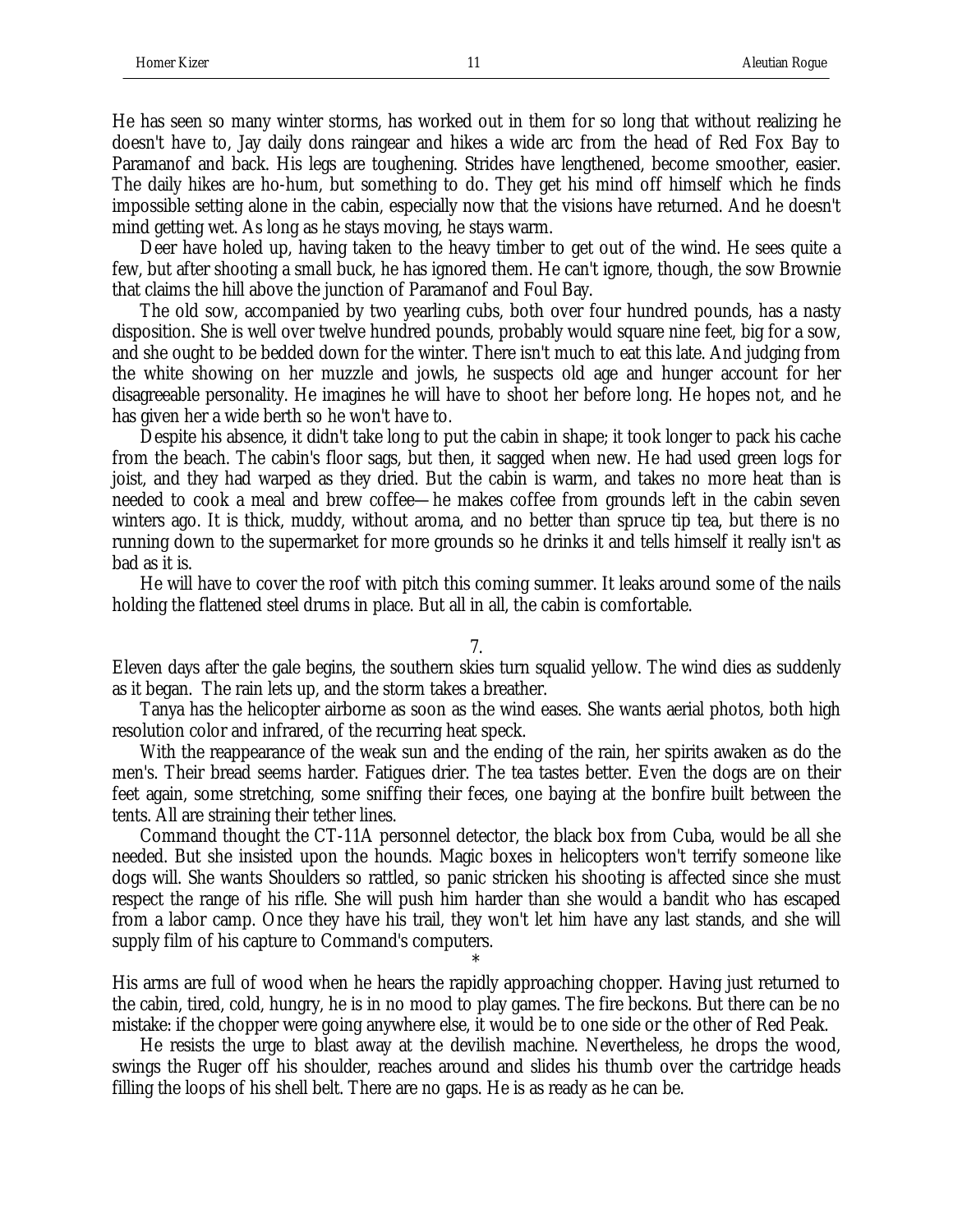The cold smoothness of the cartridge heads reassures him. He trusts his shooting more than anything else. He trusted his shooting even before the Army spent valuable training time teaching him how to kill. Shooting is a matter of intersecting lines that exist without faith, without hope, without textual criticism or historical exegesis or divine revelation.

The chopper is definitely flying a grid pattern of sorts above the cabin, which is situated such that overhead spruce boughs disperse the smoke though some whiffs might filter through the treetops. It would be prudent to get a pack together.

As he hurriedly laces the axe, a tin cup and groundcloth to a packboard, he wonders how they know where he is. First, the lab. Now here. It seems like someone attached a tracking device to his spirit. For years he lived peacefully, anonymously, then the flight out of Unalaska and his visionquest aboard the *Coyote*, which brought the return of the spirit he'd lost somewhere in Laos while he was fighting his way out of the country. Ever since he and his spirit have been reunited, someone has known his whereabouts, have set ambushes for him. Maybe he isn't as happy having his spirit back as he thought he would be.

Pain has edges. Without his spirit, those edges, like agates in a rock polisher, were tumbled smooth. Since his spirit's return, those edges have been napped sharp, with even the chipped-away flakes cutting as if they were micro-blades.

The chopper suddenly breaks its pattern and flies south. He pauses. Maybe he ought to cook dinner while he has the chance so he sets the packboard aside.

\*

The infrared frames were exposed at 1457 hours—the time is imprinted on the negative strip. To have the film developed by 1600 hours pleases her. And as she studies the negatives, she sees the unmistakable image of a cabin.

She wonders how Shoulders located it, and whether they should attack now or wait until tomorrow. If she waits, will he still be there? Did the helicopter spook him?

There is really no reason to wait. Once he begins running, the black box will find him wherever he goes. His collection will be a matter of technology over instinct. She orders the dogs placed in the helicopter.

\*

The orange-yellow of the western sky fades, and the gold coloring is confined to a whisker-thin ribbon barely above the southern horizon. Overhead, the cloudcover is midnight blue and appears threatening.

*BOOM!*

Jay has just sat down to eat when he hears the explosion. At first, he thinks the distant boom is thunder, but almost instinctively rejects the idea. Then it comes to him—a sick feeling engulfs him. The explosion is distant, about as far away as the lab. Little John will have returned today, this being about the first break in the weather since the fire. Undoubtedly, they booby-trapped the *Coyote*. John probably tried to move her.

Only treetops. A sea of green pikes. She needs a landing site that is close to the prey's cabin, but there aren't any. Men can repel, but dogs can't, at least not these dogs. The closest clearing she can find on the aerial photos is 1,58 kilometres away, and if she allows her prey that much of a lead, he will attempt being cute. She smiles. Let it be so. The black box will locate him regardless of what he tries. That clearing will do. She orders the dogs on their way.

\*

Eleven men, a pilot, a Cuban doghandler, six bloodhounds, two attack Shepherds—enough. She wishes, though, she had the four men she sent back to the fishing trawler because of dysentery.

Thinking about what lies ahead makes her smile. The Shepherds will stay with the dogs on the ground, but won't be leashed. Should be fun. Especially if the prey tries an ambush.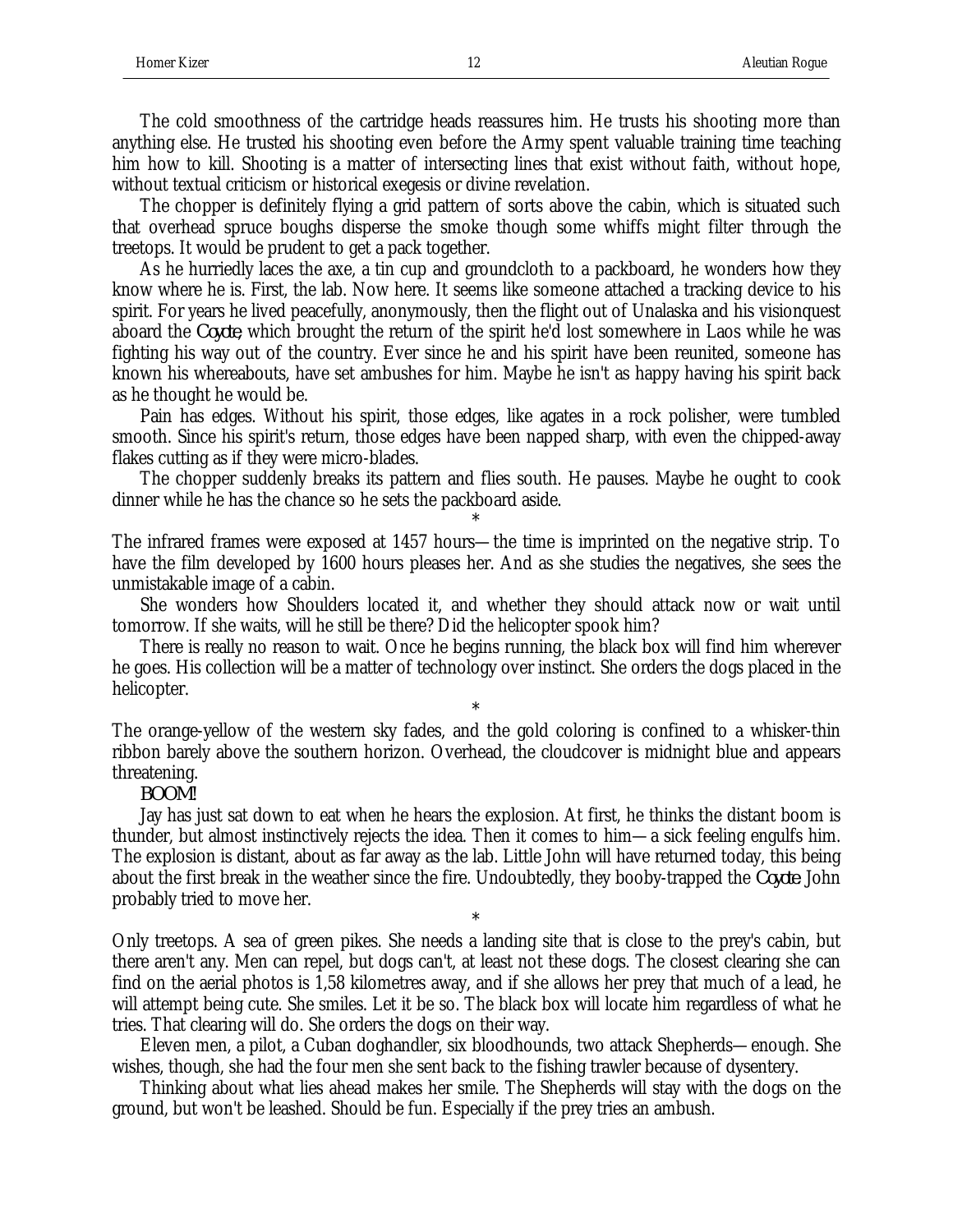Her orders are to film the prey's capture. She hopes he lasts long enough to film. Until daylight would be nice. Open terrain preferably.

\*

He doesn't hear the chopper until he steps out to piss—

It isn't close, but in the quiet of early evening sound carries so it seems only yards away. As he listens, he realizes the chopper is stationary with its engine idling. On the ground! That means they're coming for him. And again, he wonders if they really know he's here.

The post storm blackness feels thick, like embalming fluid, and unusually still. He knows where the chopper landed: there's only one opening in that direction that far away. He shot a three-point buck there once. It isn't much of an opening (buck wasn't much either). An acre or so covered with chest-high devil's club. He hopes they have good rainpants. They'll need them. The devil's club will staple their legs together otherwise.

The whir of the helicopter fades, and he hears them. Dogs! No time now. Feels panic. Fights it.

Grabbing the packboard, he adds only ammo and matches to the pack he started earlier. Dons tinpants. *Tinpants*? not since he logged as he called rainpants tinpants. An omen? Hopes so. Takes a step. Stops. Removes the pants and laces them to the packboard. Unlaces them and steps back into them. Then buckles his cartridge belt around his waist, grabs the Ruger, and blows out the lamp. He has no destination in mind, but wherever he's going, he'd better get there fast. And he'd better lose the dogs on the way.

The dogs are in the draw: he can tell by the hollowness of their baying. When he was first married, he kept coonhounds. Wonders now why he did. Better understands Judy's objections. They're noisy. Took all of his time. And they were stupid. He's never been around people-tracking hounds, but they can't be much different. Of course, he killed a lot of raccoons, not a particularly comforting remembrance.

The hounds aren't on his trail yet, but they're already sounding in anticipation of the chase. From their howling, he knows two hounds have picked up stickers in their pads. He corrects himself. Not two hounds. One hound and one dog of another breed.

Another breed? Why would they have a dog of another breed? one that has a sharp howl. Doesn't bay. A killer? A dog trained to take a man down? And he again fights panic.

He knows how to slow down the hounds: he's only ten steps from the cabin so he returns for the half dozen, number four long-spring traps hanging beside the door. The traps are big enough to pinch a few toes, and without the dogs, maybe he can last until he can see to shoot.

How did those long-legged bull coons he never could catch shake his hounds? Once in a while they took to water, but most of the time they just ran. They ignored the creek bottoms, stuck to the ridges, and ran until the dogs tired or went lame.

The dogs are out of the draw, and he sees the reflected light of his pursuers' flashlights. He fights his urge to run; loses, though, when the chopper comes fast, bearing down on him. But after a hundred yards, he regains control of himself.

The chopper's directly overhead. Its engine whine obliterates even the baying of the hounds. He can't see it, can't see through the spruce crowns, but he feels it, feels the pop of the rotor tips, the downdraft.

Then as quickly as it arrived, it climbs. How high, he doesn't know. But high enough it doesn't seem close though it remains overhead.

He can't explain the chopper's strange antics. Doesn't really try to as he puts distance between himself and the dogs. He plans to work his pursuers—they don't behave like cops. No bullhorn or that kind of thing, but they seem as sure of themselves as cops. And he again wonders how they are keeping track of him. Has the government developed some kind of machine to read a person's thoughts? pick up their brainwaves. Or have they really put a tracking device on his spirit. He doubts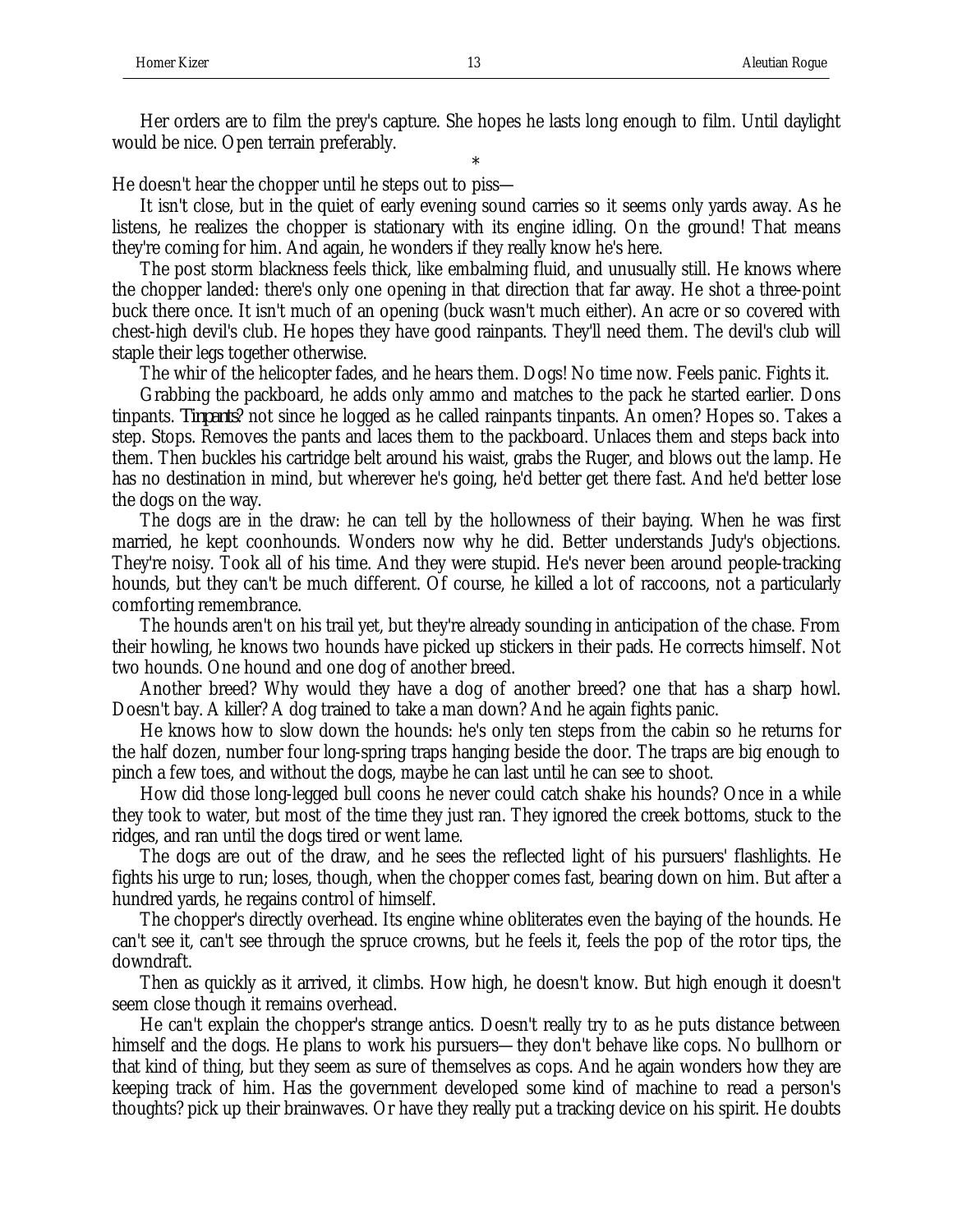there's such a thing as science fiction anymore. But he'll show them some shooting come daybreak. No science fiction about a bullet. That is, he'll show them some shooting if he can lure them above timberline. And he sets a fast pace for the ridge above Paramanof Bay.

\*

After skimming the treetops, Tanya orders the pilot to take the helicopter up to "five hundred metres." There's still a gentle breeze at that altitude, but higher, strong winds begin to rip apart the heavy cloud cover. Soon, the moon will rise. When it does, with the clouds gone, there'll be enough light for a low flying helicopter to be a tempting target. But that isn't part of the game plan. The prey won't be allowed any targets. She already knows he can shoot. So does Command: they know who he is, know his rank, know that his kill book is still sealed. There have been other Indians from Siletz who have made international news, but only one who, officially, has never existed since he entered the People's Republic of Cambodia as a young sniper with a chip on his shoulder.

The black box fascinates her. She twists knobs, tunes out the ghosts, and listens to the strong, steady signal coming from the prey. The unfolding drama below her assumes the aspect of a video game. The prey is a moving bleep. The ground party is a white spot crawling over broken, black terrain; appears like a beetle crawling through a shag rug. And she controls the action.

The signal stops, doesn't exist. She jumps, but relaxes when she realizes it's just the black box transmitting to the uplink receiver. The signal returns. Shoulders' initial reactions are on their way to the Urals. By morning she'll know his next move before he does. Already, she notices that the more he sweats, the stronger the signal.

\*

Letting the lay of the land lead him wherever it will, he sidehills. He runs, not hard, not panic stricken, but nonetheless, he runs. And the hounds seem to be gaining on him. He wants this to be happening only in his imagination, but knows it isn't; for in the blackness behind him, shadows of light are cast from spruce to spruce. At least he can watch his pursuers overtake him, and they are pushing him hard. Yet he resists the urge to run blindly through the timber.

The hounds bay continuously now, but the sound he fears most is the helicopter hovering high overhead. The chopper seems to hang there in one spot like some kind of giant, mechanical vulture, like some kind of disinterested observer. That detachedness seems to say it doesn't matter what he does, the devilish machine will still be there, waiting. So he runs. Hard. He runs while telling himself not to. But muscles already tired from hiking all day quickly weaken. He isn't as tough as he was when he logged, not as tough as when he was twenty-five.

Staying out of bushy draws and off easily traversed ridgetops, he sidehills. They'll follow where he leads. A deadly version of follow-the-leader that he intends to convert into king-of-the-mountain come morning. That seems so far away. Seems as far away as Laos, as his escape back to American bases, an escape that wasn't expected. But tonight, he doubts he'll ever see the sun again. If there is any hope of another sunrise, he must keep moving. That's all. Just keep moving.

He stumbles over a blowdown, staggers backwards when an unseen limb grabs the packboard, regains his balance, plunges forwards, walking for a while, then running some more. But the dogs, now less than a half mile behind him, continue to gain.

Fallen branches partially covered with moss reach up and trip him. He can't see where he's going or what's ahead of him or where he steps. Only the lights behind him.

Limbs, twigs snap back, slap his face. His cheeks sting. Raised welts at the corners of his eyes are raw.

The faster he runs, the more he falls. The more he falls, the faster he runs. Falls. Runs. Staggers to his feet. Falls again. Wildly. Until he trips over his own feet.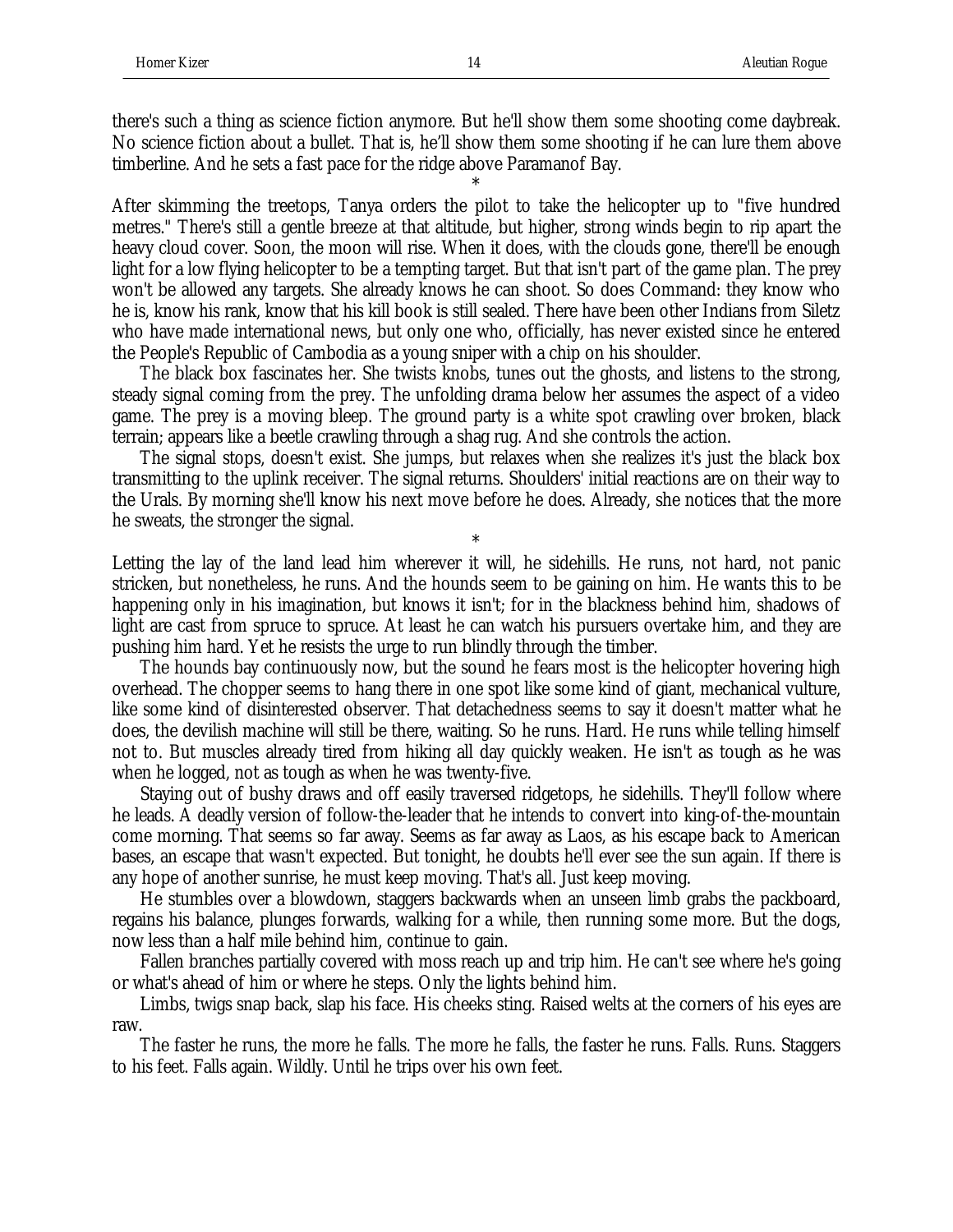Charley horses grip both calves. A groin muscle cuts him with pain. Yet, he runs. Falls. Picks himself up and runs. His shoulders are bruised. He can't break his falls by extending an arm. The Ruger must be protected; he doesn't dare bump its scope.

He flounders through the brush. Panicking. Knows he is. Can't help it. Can't stop. Can't think. Can't think until he collapses against a spruce, exhausted.

\*

He gulps air. His lungs hurt. Legs hurt. Can't move—

This is almost too easy. Tanya smiles. The Indians lose again; the collection of American sportsmen will be no tougher than capturing Russian bandits. Possibly, the bandits are more difficult. They would have already tried to double back, and probably, would have taken to water by now, and wouldn't have panicked so easily.

After running for exactly thirty-three minutes, her prey is now still. The prey has lengthened his lead over the ground party which is to be expected. They are conserving their strength. They are, nonetheless, maintaining a brisk pace as they apply pressure to the prey. If she wished to collect the prey now, taking him would be simply a matter of inserting her reserves, but that isn't the plan. The prey is still on the side of the hill and not in a convenient location to film. Plus, the prey still has a second wind. This is only his first rest stop. But the distance between each succeeding stop will be less and less. She's definitely in control. That excites her. She's in no hurry to affect his collection. She wants to savor being able to project absolute terror in the prey's mind—and she wonders what sort of terror the pilot felt when she placed the plastic bag over his head. She suspects he felt a mind disabling fear that stripped him of all manliness. She hopes so. Oh yes, she hopes so; for she now has that kind of control over the prey on the ground, and she intends to relish it as long as possible, to savor the build up to the kill. He won't be able to defend himself when it comes time to collect himself.

Genuinely dismayed by his actions, Jay massages a leg cramp as he curses his stupidity. He's been hiking through timber at night since he was six, seven years old; he knows better than to run through the brush. And he curses the chopper, hovering high overhead like a mechanical god. It gives him the willies, up there, hanging in the sky, looking down on him, judging him.

\*

As he twists to reach around his leg, one trap chain rattles as it bumps against a second chain. He laughs. He'll give them something to judge. *Let's see how you fellas like iron.*

Swinging the packboard off his back, he unloops the #4 Victors. Loops the chains of two traps back over his axe. The other four, he sets. One where he sat. The other three in a semi-circle about a yard out from where he leaned against the tree. He wishes they were Newhouses with toothed jaws, but these smooth-jaws will pinch toes. Maybe even break a few bones. He doesn't attach a drag of any kind. He wants the hounds to wear the traps for a ways, wear them for long enough to let the jaws settle into the small bones of the foot, cutting off circulation, hobbling a dog or dogs, turning their many feet into a single injured foot that prevents pursuit.

With the packboard again on his back, he checks the white shadows bouncing through the spruce crowns. A quarter mile back. They've neither speeded up nor slowed down.

He looks around, doesn't recognize exactly where he is. Behind Paramanof somewhere. He's lost track of direction. Has to listen for the surf. Hears it. Then taking his time, he angles down the hillside and into the creek where he drinks.

Alders grow across the stream in a snarly, twisted, tangled maze that both resists and ensnares him. But by picking his way under, over and through the plaited alders, he slips clutching branches like a shadow boxer. It's because of the alders that he has avoided the creek bottoms. Maybe, though, he shouldn't have, not if they are going to follow him with dogs on leashes.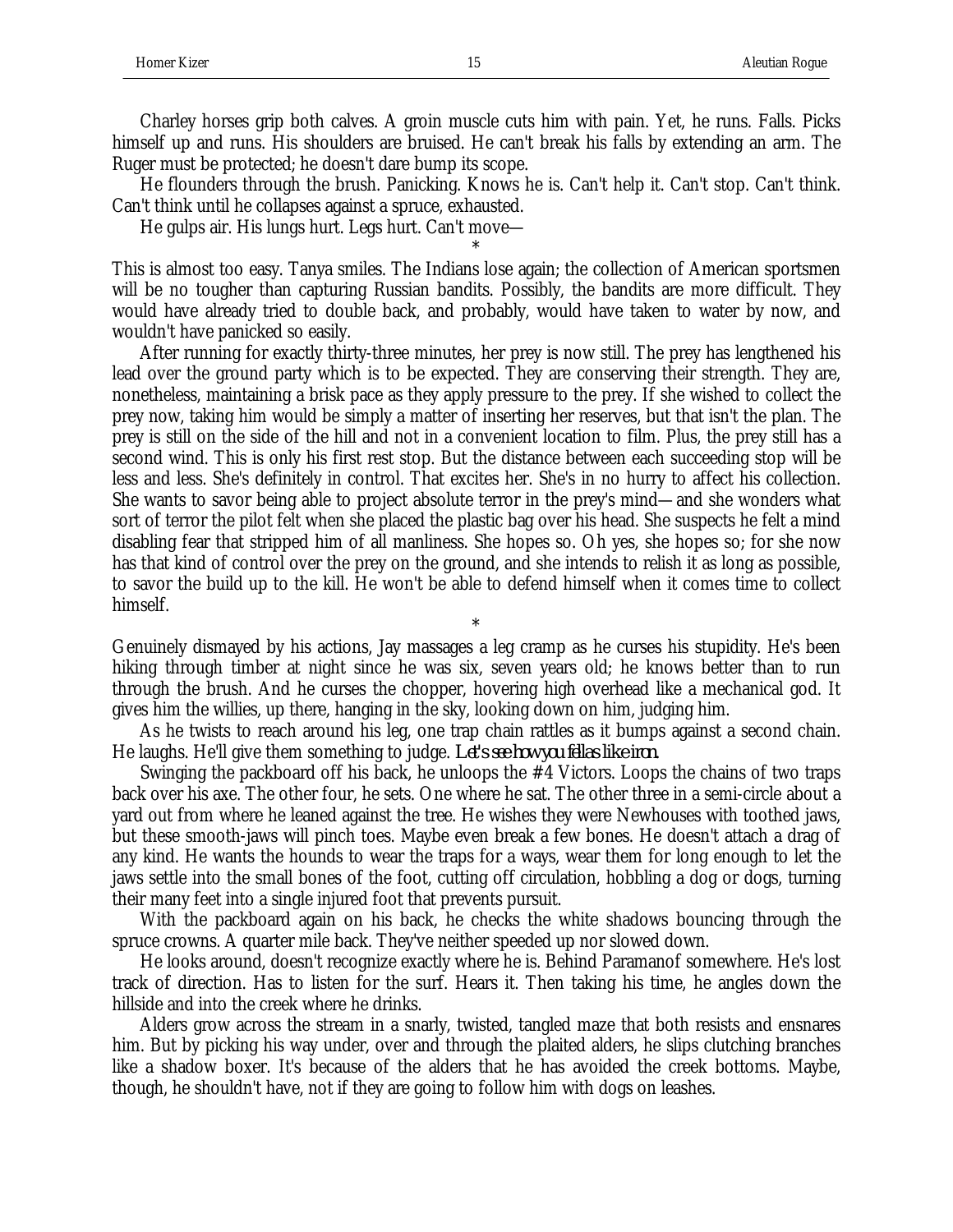He climbs the ridge on the other side of the draw. The moon is out. He hadn't noticed it before. If he can work around to where he has the moon behind the chopper, maybe he can get rid of it. At least make life aboard the craft interesting.

He hears a hound yowl in pain, then words in a language he doesn't understand. He smiles. One dog found a trap. That should give them something to think about, and they still have the alders ahead of them. He's pleased with himself. He'll survive the night. He has to.

\* She watches the signal on the black box gain the ridgetop, then doubleback. The games have started. She would've been disappointed if they hadn't. Perhaps he will yet prove worthy.

Plotting his course on her topographical map while the black box transmits to the uplink repeater, she finds a pattern emerging—and resents the interruption of the box senting its data halfway around the world.

And another interruption. From the ground party. "What's happened?" She snaps into the field radio's receiver.

"Kostylev has been bitten. We have not stopped the blood."

Everything said over the radio here is subject to reception by the Coast Guard's big ear on Chiniak Bay. She has to be stingy with her words. She doesn't know what happened but guesses that the prey harmed the dogs. Thus, she orders the men to take a breather, and asks, "How many dogs?"

"One. Front feet bad bruised. Skin not broken. Hind foot not hurt." Kostlivtsov says.

What is said sounds like code, she knows. Can't be helped. "Turn the injured hound loose. Send a Shepherd with it." She wonders what the prey will do with the Shepherd. She's sure he'll think of something.

\* It's growing lighter beneath the timber. A few stars are visible. Chopper isn't yet. Damn machine seems to know where he is regardless of what he does. He doesn't like that.

He hears dogs bang their way through the alders. The hounds are ahead of the light-shadows. Must have broken loose in the commotion.

They're coming fast. The rest haven't reached the alders yet—and he wonders what he'll do with a couple of tag-along bloodhounds. He assumes that's the breed they're trailing him with.

He doesn't want to—his spirit is against it—but he knows he'll have to kill them. He can't just tie them up and leave them for his pursuers though he'd like to just for the fun of it. He can't shoot them: the .44's muzzleflash will give his location away. So he pulls his hunting knife from its sheath as he listens.

TOO LATE! The dog is silent. He doesn't see it until the moonlight reflects from its fangs midair. Instinctively, he raises his arm and braces. The dog hits him. Teeth sink through his raincoat, shirt, into his forearm. He drops the Ruger as he's nearly toppled backwards.

He grits his teeth. The pain.

His right hand is still low from just having pulled his knife. As a reflex action, he drives its blade into the dog's belly. But the dog's muscles are tough. The knife could be sharper. Still, it penetrates. Its handle becomes slick; his hand, wet with blood and body fluids. And the dog twists, spins, jerks the knife from him, but stays locked on his forearm.

He grabs hair on the dog's back, sucks the dog's chest against his in a one-armed bearhug. Its hindfeet kick furiously. Toenails shred his tinpants. But with his right arm around the dog and left arm in its mouth, he falls forward, throwing his left shoulder ahead.

The shepherd's neck snaps. The dog quivers for a moment or two, then relaxes. Dead.

Standing, he sees the other dog, a bloodhound. Obediently sitting fifteen feet away. Job done. Waiting for its reward, he suspects.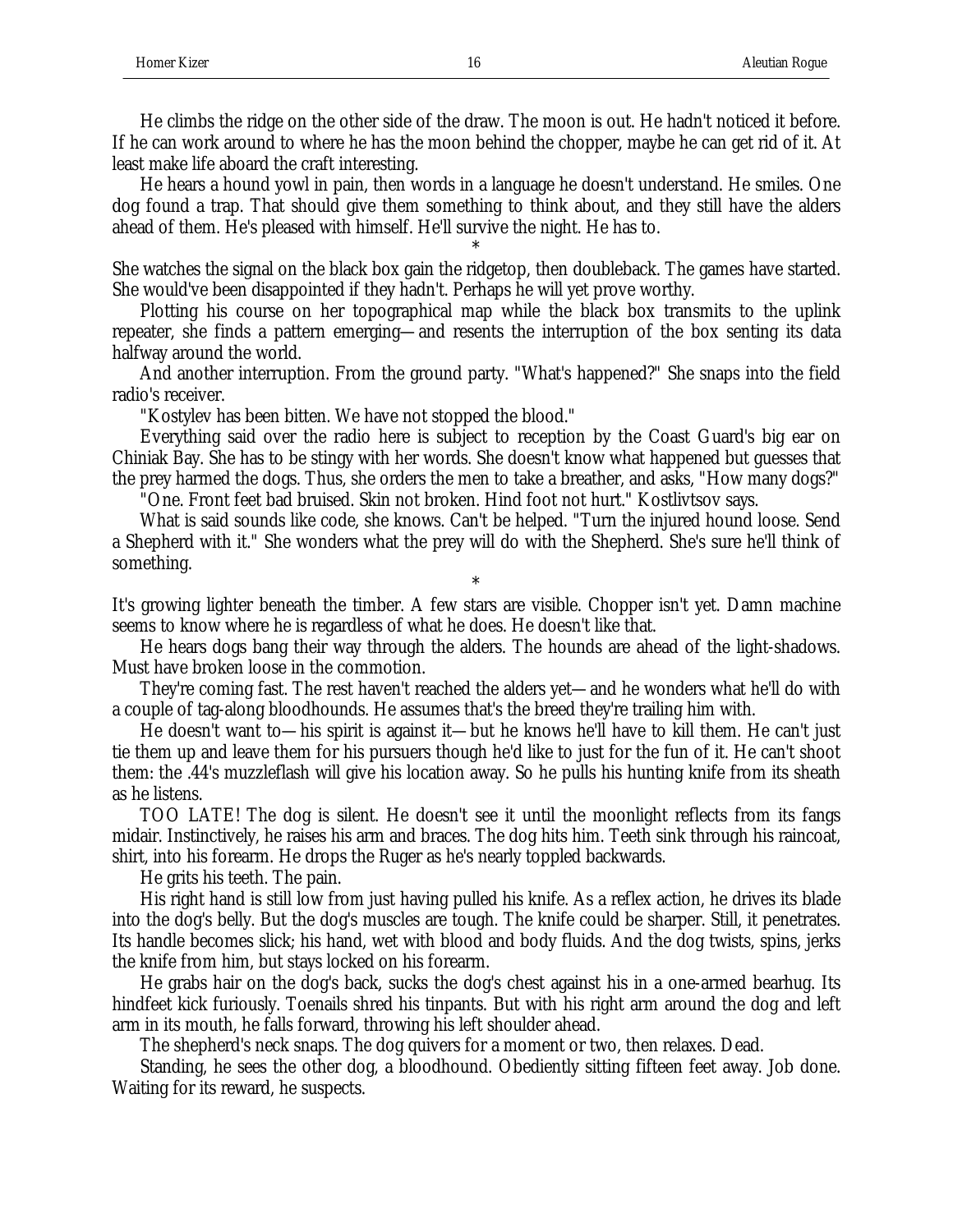He sheds his raincoat to look at his arm. The punctures are clean. Deep. Most bleed freely. One is plugged with white, fatty-type nodules. He picks at it until it also bleeds. They hurt. Not so much now that ninety pounds of dog doesn't have ahold of them. His hand works as do all of his fingers. Should be okay. He will be. The alternative isn't satisfactory.

The bloodhound stands, sniffs the shepherd, then wagging its tail, approaches him.

He doesn't have the heart to kill it.

More stars shine. The night sky has brightened to cold blue. The chopper remains up there somewhere.

The bounced reflections of flashlight beams play across the far edge of the alders.

Unhooking the suspendered bib of his tinpants, he steps out of them. They're useless to him now, and he leaves them on the ground, but rolls his raincoat into a tight bundle and straps it to the packboard. And while on his knees fumbling with the packboard, he feels the bloodhound lean against him and nuzzle his neck. *You're so stupid, dog, I feel sorry for you.*

Almost knocking the Smith from its holster, the bloodhound thrusts its nose against his left armpit.

He can't find his knife. Didn't see where it landed, but it has to be close. Feels around on the ground for it. And the bloodhound tries to lick his face. It's just so happy, slobbering all over him.

Unlooping one of the #4 Victors while continuing to search for his knife, he slips the trap chain under the shepherd's collar, then back through one of its springs. Unbuckles the hound's collar, slips one end through the trapchain's ring, rebuckles the collar. Smiles though he still can't find his knife. Gives the hound an affectionate pat. Picks up the Ruger. It appears undamaged. He won't know if its scope's been knocked off, though, until he shoots it. And still, he can't find his knife.

The moss is deep. He could spend hours looking for it, but he hasn't the time. The hounds behind him yelp and bay and are a third of the way through the alders. He hears the cussing, recognizable but not understandable, that filters through the mute timber. He can't look for the knife any longer.

With blood from his left forearm running down the back of his wrist and dripping onto the Ruger, he takes a last look around for the knife—he needs it for everything—but he doesn't see it. Resigning himself to its loss, he heads down the ridge.

The bloodhound tries to follow. Lunges forward, dragging the shepherd until the carcass hangs on a sapling. Even then, the hound lunges, then sniffs the ground, apparently anxious not to lose his scent.

He drops off the ridge. Since his pursuers are having so much fun with the first brush-plugged draw, he'll see if he can locate a second, and maybe, a third. If he's lucky, he'll find one with steep sides. A rock face that the hounds will fall off. He'll ditch these dogs, but doesn't know what to think about the chopper, just hanging up there, watching. The chopper. He sees it. Maybe.

\* She checks her watch. 2041 AST. Still early though it's been dark for six hours, and will remain dark for another eleven hours. She doubts the prey can last that long.

The signal on the black box travels steady. He hasn't panicked again. She'll change that in a little while. For now, she's content to let him run at his pace. The computers need more data. The pattern that was developing hasn't been repeated. She'd expected a reoccurring one to have emerged by now, but he doesn't seem to have any destination in mind or any reason for what he does.

The nearly unbroken timber below looks like a rumpled blanket of coarse, black wool. Individual treetops are indistinguishable. And she sees the same scratchy blackness regardless of whether her eyes are open or shut.

\*

He breaks out of the timber, looks skyward, and silently curses the helicopter.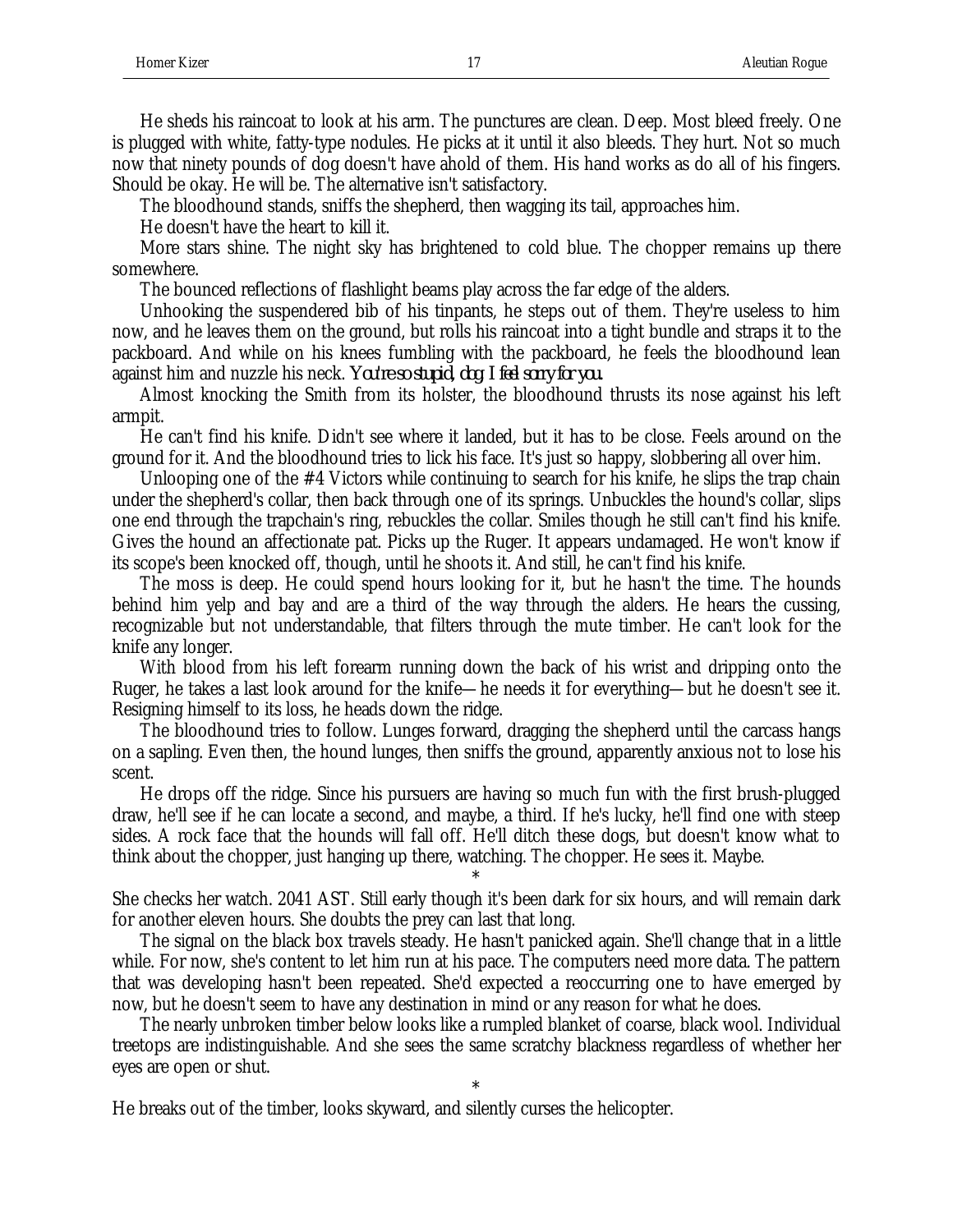Running again, not hard, not fast, but steady, he crosses this ridge a second time. He's behind Paramanof Bay, and brush slaps his face. He stumbles over a moss-covered blowdown, catches himself, and keeps on running.

Staying on the open ridgetop, following the ridge, he runs. Goes where nature directs him. Is sure he's been here before, but everything looks different in the colorless moonlight. And still, the chopper hovers overhead.

He runs. Spruce boughs jab at him. Like dark, feathered fingers, they grab him. He ducks one, skirts another, sidesteps a third, dodges a fourth, and so on down the ridge.

Pulling up beside a huge spruce growing alone in a clearing, he looks skyward for the mechanical god. And sees it. There, silhouetted. Part of the Big Dipper. Between Mizar and Alcor.

Distance is a problem. Could be anywhere from three hundred to a thousand yards. He can't tell. But it's motionless and can't be too tough a shot.

He sits down, and catches his breath.

Kostlivtsov says nothing though his instructions are asinine. *Objective's's lead 3600 metres. Decrease to 500 metres.* What does she think that they're doing? Strolling through Rostov University park? She can't see the undergrowth through which their objective leads them.

\*

Of course his men will decrease the objective's lead, but his men are tired. They have covered many kilometres. And when they encounter undergrowth, the dogs go one way and his men have to look for another. Leashes tangle. A mess, everytime.

Thin, needle-like thorns five, six centimetres long rivet their fatigues to their legs. Shorter thorns from dense cane patches scratch hands and faces. Two of his men have ripped their fatigues' crotch seams, only to have the short-thorned berry cane rub the insides of their thighs raw. All of his men, including himself, have blistered feet from hiking in wet leather boots.

Their objective must also be tired. And hurt. He saw the blood on the Shepherd's teeth.

He found the objective's knife. A good one. He'll give it to his son when he returns to Ussuriysk

#### *"Wou-off"*

The low warning carries across the cold, moonlit clearing. He freezes. Although ready to shoot at the chopper, he dares not move a muscle now.

\*

He feels like two hundred pounds of fresh meat.

The moonlight gives the spruce crowns an eerie silvery sheen. Boughs are dark. The trampled grass is crispy with frost. Shadows are long, black, and look like bears.

He's had Brownies "whoof" at him before. It's always scary. He slowly lowers the Ruger's muzzle.

Twenty feet to his left, a cub, caught in midstep, doesn't move either as it stares. It's big enough to be mean. Four hundred pounds maybe.

He sees another cub sniffing the breeze seventy-five feet away. Now recognizes the cubs. They belong to the cranky sow he's run into before. She has to be close.

The shiny black eyes of the nearest cub bore holes into where he hides his fear. Behind him, the hounds bay. The light-shadows bounce through the spruce timber, and the drone of the helicopter settles like a mist over the ridge.

Movement. The sow seems to materialize like a spirit. She holds her head high, tests the breeze.

Watching the sow through his scope, he knows how to get rid of his pursuit. He waits for the right moment.

She turns to go, to lead her cubs away from the man scent.

He slides the crosshairs just ahead of her hindquarters. He wants to keep the 200-grain slug in her guts. Figures the angle. Apologizes to the sow, telling her that he's sorry he has to do this, that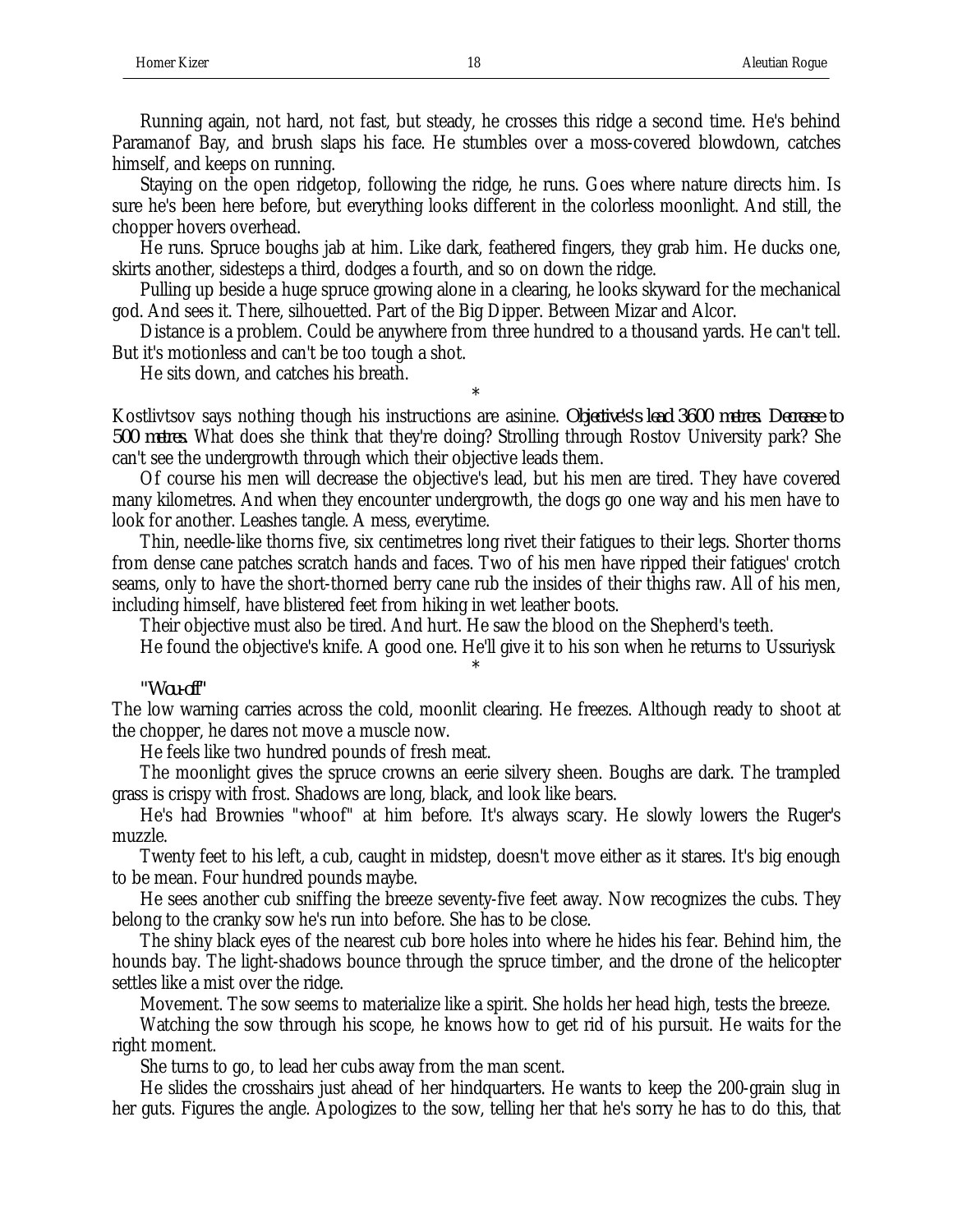he wishes he didn't have to, that he respects her but it's either her or him, and he has the rifle. He squeezes the Ruger's trigger.

The blast, muzzle flash, sends the cub streaking into the timber, busting branches downhill to the creek bottom.

The sow explodes. Spinning sharply, she bites her rear leg. Boughs fly. Popping her teeth at this and that, she spins, thrashes in the edge of the timber. Snaps at scrub spruce with trunks the diameter of his leg. Bites them in two. Snaps at her flank again and again. Rips apart bushes. Plows the moss. Then breaks and charges downhill after her cubs.

He loses sight of her. A dark streak of meanness in the blackness of the dense timber, snapping and popping her teeth.

He follows her, shuffling his feet to make sure the dogs have no difficulty trailing him. Entering the timber, he sneaks towards the alder patch that plugs the bottom of this and every other draw, cautiously easing from tree to tree with the Ruger to his shoulder, ready to shoot.

The night's blacker than octopus ink.

The brush busting stops. The only things to be heard are the distant hounds, helicopter, and surf.

She waits for him. He now fears the sow more than he fears the helicopter.

Just before he reaches the alders, he stops, backs up his back trail a hundred feet, turns, leaps off the trail as far as he can, lands on one foot, jumps again. Three more leaps put him twenty feet to the side and many feet below the bears' trail—far enough away that the hounds shouldn't readily follow him.

Resuming his normal gait, he sidehills for a hundred yards, then begins circling the alders where the sow waits. He figures it takes most of an hour to ease around the tangle.

The light-shadows march from spruce to spruce now not three-quarters of a mile behind him, not a quarter of a mile from the alders. The lead he'd worked so hard for is gone.

His legs are stiff. Knees rubbery. Feet feel like gear anchors. Shoulders ache. He'd welcome a cup of coffee from anyone, even from his pursuers.

He makes himself run. Uphill. Admittedly, in slow motion. Nonetheless, he runs, crosses the next ridge, stumbles, crawls on his hands and knees.

\*

The black box catches the heat blip of Shoulders' shot, and the computers want the target identified. She missed seeing the muzzleflash, and wonders what he shot at. The helicopter? If he did, he wasn't close.

The ground party appears as light splashes twisting and crawling through the timber below. They are well behind the prey, too far behind to draw fire. She doesn't like not knowing what he shot at. That means she isn't in total control.

Sergeant Kostlivtsov accepts Tanya's speculation that their objective may have sustained a self-inflicted wound, but Kostylev mocks the idea. The shot sounded like a thunderclap; its echo rolled down one ravine and up another, then down that ravine and up still another. And Kostylev argues that any shot from so large a rifle would surely not have wounded.

Where the spruce grow thick, scent-trailing is easier. Less underbrush. But their objective repeatedly crosses ravines where the underbrush is higher than a man's head and nearly impregnable. Plus, he weaves onto and off narrow game trails. The dogs get tangled up following him.

Their objective has been equally effective using the stickery berry cane and devil's club to slow the dogs. They are no longer eager. Kostylev works to keep them trailing.

The two weeks of gale-enforced inactivity have taken their toll. He must drive himself and his men to keep going. He wishes he was home with his wife. His bed is soft and his wife, plump and warm. A good woman. She makes no demands of him, takes whatever he gives her and makes do.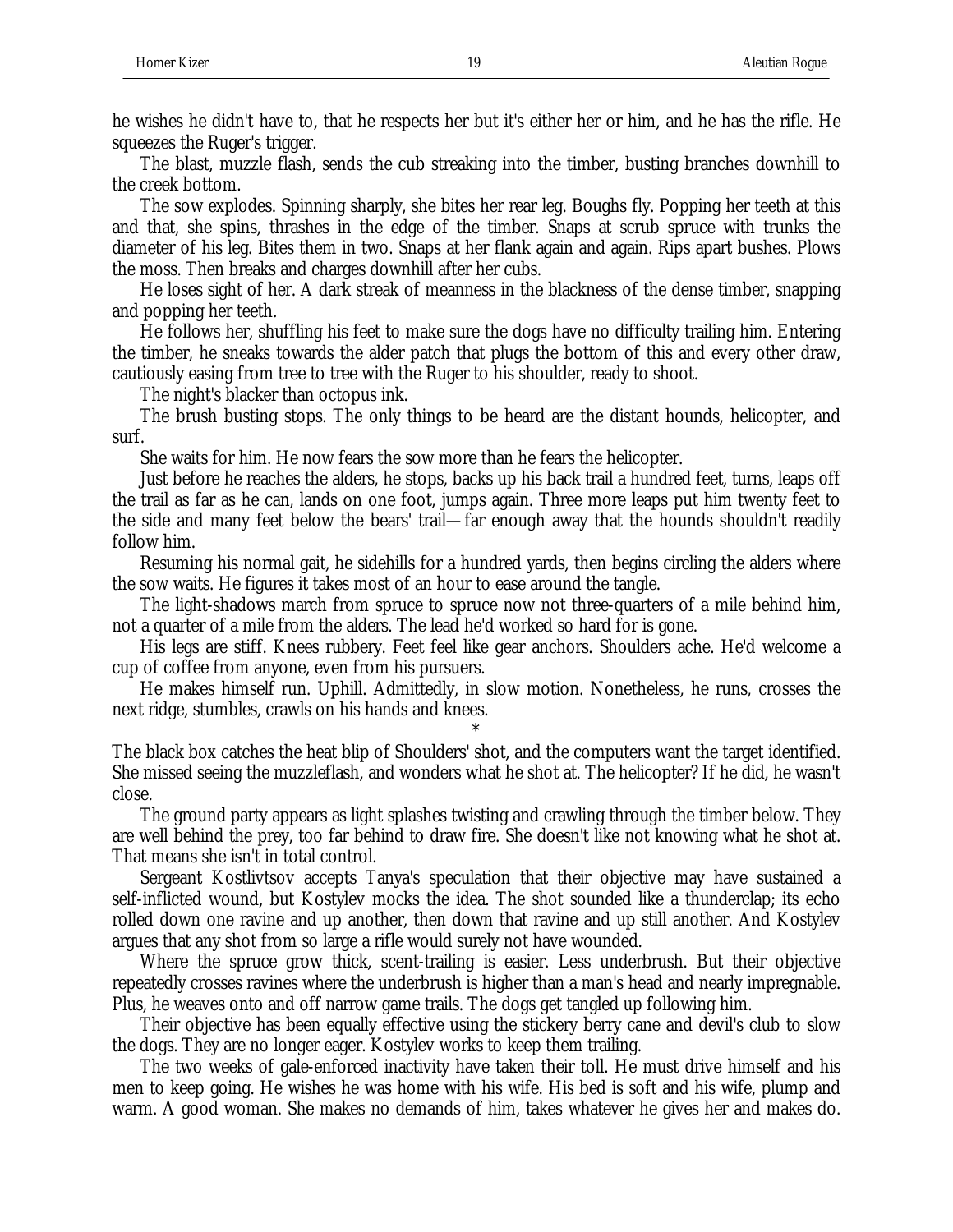While he is away, she will stay home with the children every night; won't be out looking for a long cock. He thinks he loves her. It's easy to love the long-legged, lean models on Moscow television, but a person doesn't marry them. They don't stay home. Ask Kostylev.

Kostylev leads. His hand still bothers him so he only holds the leashes of two bloodhounds, but he also keeps track of the remaining Shepherd whose whereabouts is unknown to the rest of them most of the time.

Behind Kostylev comes Mylnikov with a hound. Next, Bodisko who walks bowlegged because of his raw groin. He follows Bodisko. And lagging well behind are Govorlivyi with the crippled hound and Zagoskin whose groin bleeds from stickers.

He moves mechanically on weary legs, with heavy eyelids, nearly asleep on his feet, thankful he doesn't hurt like Zagoskin does. His weapon is unfamiliarly heavy. A specially built assault rifle for the NATO T-65 cartridge instead of their own. Tanya, after losing Lev on the beach, has ordered them to carry the longer ranged BRNOs.

Mylinkov and Bodisko think their BRNOs are heavy as does Zagoskin, but Govorlivyi calls the BRNO a toy. He's the squad's machinegunner and a bull, 171 centimetres tall and 110 kilos.

The scent trail abruptly changes directions. Instead of continuing along the ridge, it drops off the side of the hill. He curses. They're headed for another tangle of elderberries and salmonberries, alders and devil's club.

The bloodhounds perk up, virtually drag Kostylev towards the alders.

The moon disappears. Beyond the beams of their electric torches, the hillside is very black. The spruce are the diameter of a man and three metres apart. And as they near the bottom of the hill, Mylnikov's hound pulls away from the trail Kostylev's dogs follow. The hound wants to sniff a patch of moss two metres to the side. Mylnikov curses the hound and pulls him back to the trail. Laughing, Bodisko makes an obscene gesture towards the obstinate dog as he passes Mylnikov.

He chuckles. As tired as his men are, they still laugh. That is good. And he calls to Mylnikov, asking why he doesn't try *it*.

Mylnikov curses him, Bodisko, and most of all, the hound as the Shepherd appears.

Turning to face uphill, Bodisko offers another obscene possibility, a suggestion that is anatomically impossible, as Mylnikov drags the reluctant hound downhill.

With his right hand under the hound's collar, Mylnikov ignores the suggestion as he takes Bodisko's place in line. He hurries to catch up with Kostylev who has reached the alders and is about to enter when his dogs seem to lose the trail, seem confused—

The darkness spews confusion! Kostylev screams! Dogs squeal! KIYI! Bodisko fires. First forward. Then in the air. Then nothing. Mylnikov curses! fires. The Shepherd attacks.

He doesn't see the streak of raging fury until it bats the life from Mylnikov. He fires one magazine, slams in a second, empties it, but the beast keeps coming. He slams in a third magazine…IT HAS HIM! ITS FOUL BREATH BITES INTO HIS SHOULDER. PAIN! PAIN! pain.

\* Jay knows the minute the dogs find the old sow that apparently doubled back to wait for her tormenter. It sounds as if World War Three erupted on the west side of the island.

Brownies are no fun in the daylight. The old sow must seem like a demon bent upon sending men to hell. He hopes he didn't kill her for nothing, and again he feels a need to apologize to her, that need stronger than his pain, his hunger, his tiredness.

He can feel the coming storm. Maybe it'll drive off the helicopter so he can get some sleep. \*

Lights, muzzle flashes point in all directions at once—and she wants to know what's happening. Demands to know. But gets no response.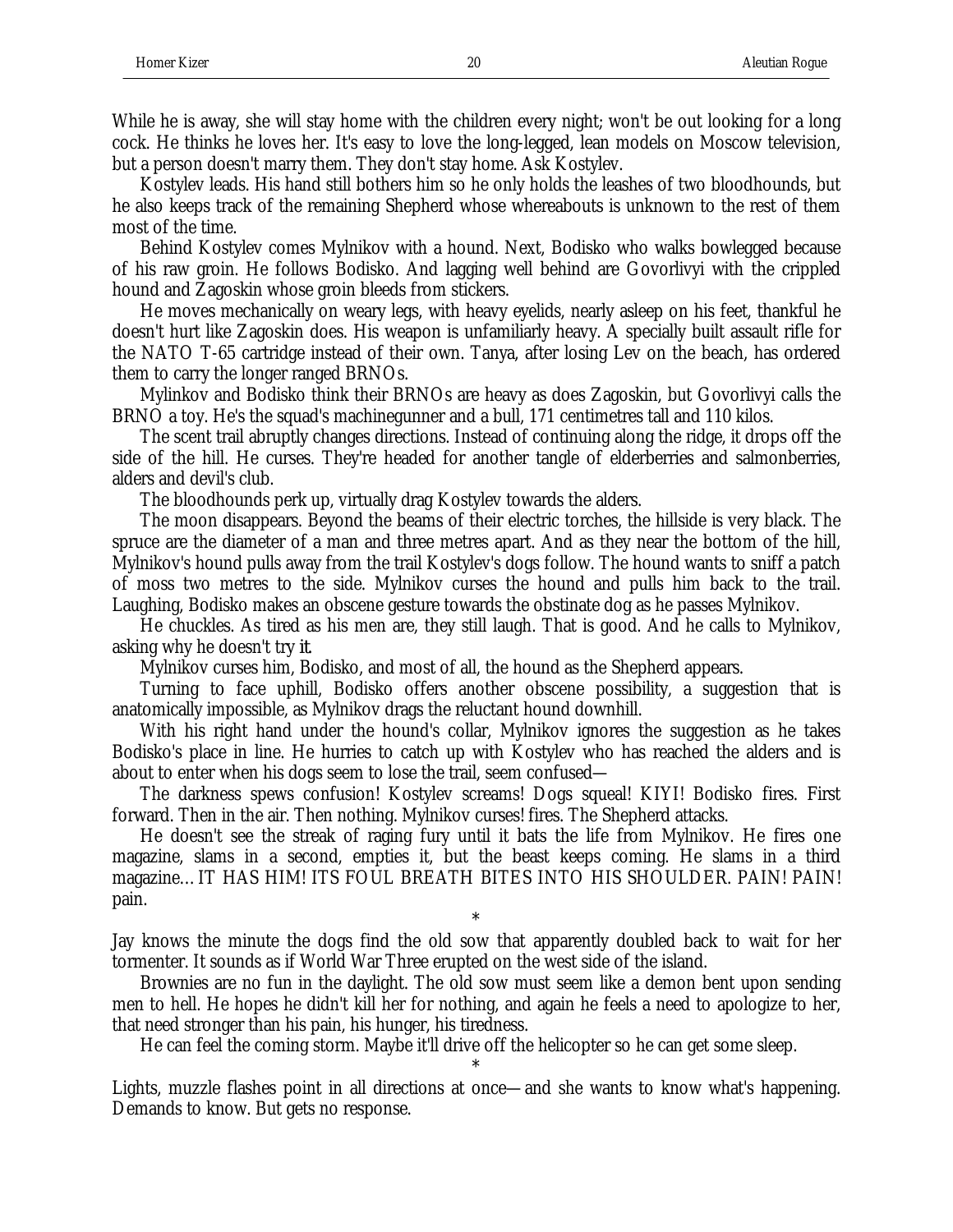It's over. As fast as it began, the firefight ends. There isn't even a torch beam in the timber.

Her field radio suddenly speaks: "You'll want to see this. There's a clearing on top of the hill where you can set down."

The voice belongs to Govorlivyi—she wonders why he and not Kostlivtsov has the radio. She tries to raise him, but he doesn't answer.

With the aid of the infrared spotlights, the pilot lands without difficulty. She grabs her machinepistol and a hand lantern, and runs downhill. Sees nothing but thin barked spruce trunks and wonders where her men are.

Her lantern's beam falls on Zagoskin's white face as he hobbles among the shadows where the alders form a lighter colored wall of brush. Grabbing him, she demands, "What happened?"

He babbles nonsense about big bears.

She slaps him.

He passes out, falling on her, and is too heavy for her to support; so he takes both of them to the ground.

The pilot shuts down the helicopter's turbine, and the night suddenly becomes deathly quiet.

She hears the raspy gurgling of blood in a dying throat, then nothing.

Nausea sweeps through her. Nothing has gone right since she arrived on this wretched island. And she again hears Walter's warning not to go after Jay Shoulders, also known as Peter or "Dutch" Keipers. The warning that she wouldn't return.

Her lantern's beam comes to rest on Kostylev—on what's left of Kostylev. Intestines, stomachs, ripped livers, bloody meat. His guts are entwined with organs from the two bloodhounds.

Govorlivyi has retrieved a hand lantern, and checks half a corpse not far from her. She asks, "Who is that?"

"Bodisko. Not much left."

The face has been bitten off, and his left side is gone.

She trips over the Shepherd's carcass. It's ripped open. She kicks it, and gets blood on her fatigues.

Softly, Govorlivyi says: "Over here. Mylnikov's alive."

Badly mauled, having lost lots of blood, Mylnikov hangs onto life. She wonders how.

Govorlivyi suddenly fires three shots, then lets rip, emptying his magazine. She spins around, but sees nothing.

"What is it?"

"The third bear."

She has yet to see any of the bears so she follows him to where it lies. It is neither large nor small. And she trembles a little when she realizes it could've attacked her.

"Where's Kostlivtsov?"

"If you've the stomach, I'll show you."

She wants to slap him; would if her stomach didn't try to turn wrong side out when his lantern's beam lands on the sergeant. At least Kostlivtsov's head is intact even if most of him isn't. She looks away.

With her nose, she locates the largest bear she has ever seen. It stinks like rotten flesh, and comes to her waist as it lies on its stomach. It's fully three times larger than the other bear, and is frightening even in death.

Govorlivyi puts his foot on the bear's rump, lights a cigarette and makes no effort to hide its glowing end. Reaching into his side pocket, he withdraws a knife and hands it to her. "Took it off Kostlivtsov. He was taking it home to his boy. Found it where the fisherman killed the dog."

She understands.

He switches off his lantern. Only the glowing end of his cigarette marks his presence.